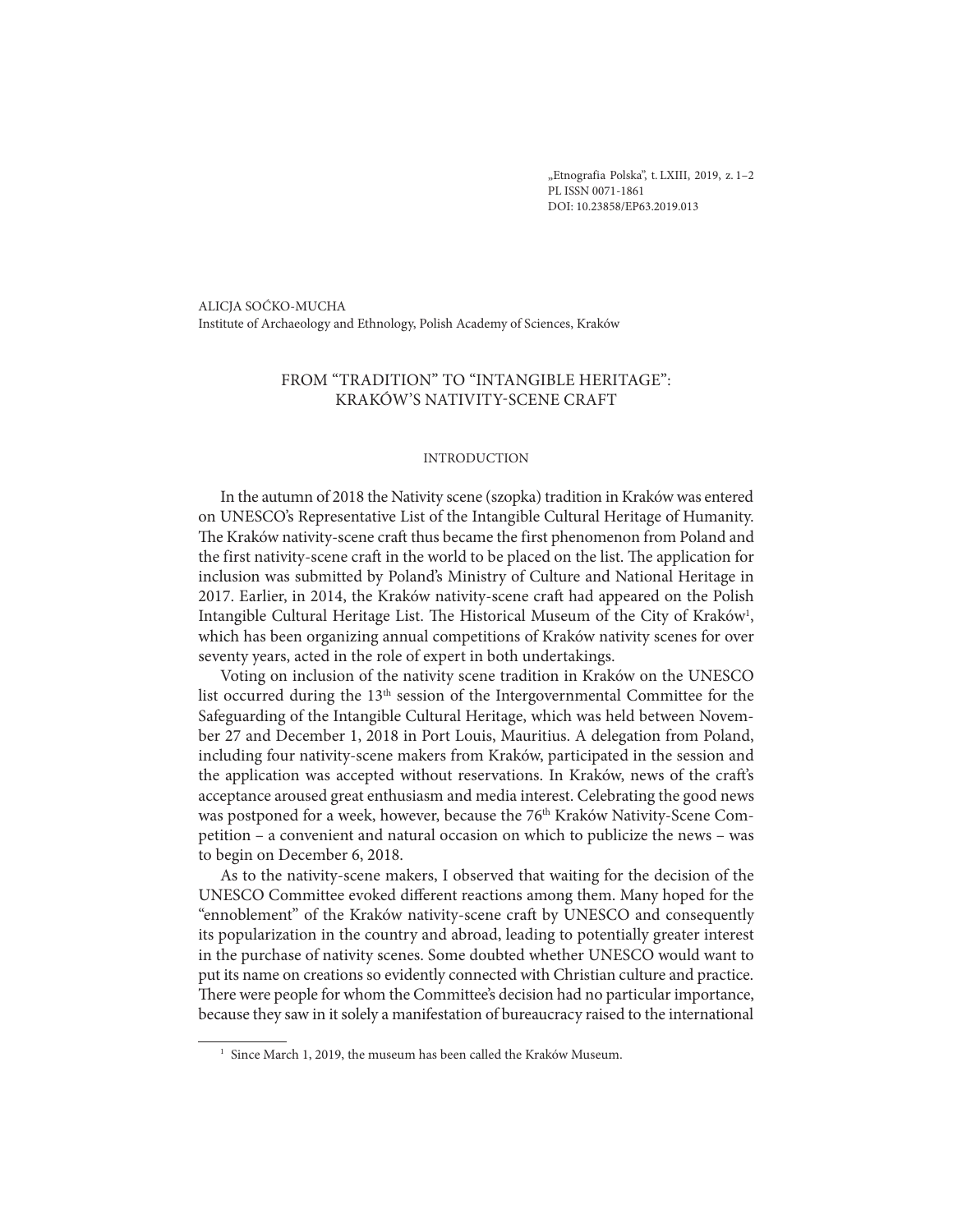level, which was far removed from the atmosphere of nativity-scene workshops. There were also people who supported the efforts for inclusion on the list for the pure pleasure of rooting for something.

The aim of the present article is to show those moments in the history of the Kraków nativity-scene craft when a top-down cultural policy (the City of Kraków, the Ministry of Culture and National Heritage, UNESCO) had a significant impact on the tradition, the canon of the Kraków nativity scene, and the general reception of the craft. I am interested exclusively in those factors that arise directly from cultural policy, and thus I do not discuss other equally strong incentives for change originating from other sources (such as, for instance, access to art materials – their periodic deficit in the communist era and the wide range of choice in recent years, technological changes, the development of the leisure industry, etc.). I concentrate primarily on those circumstances that in my opinion left the strongest mark on the Kraków nativity-scene craft, and by that I mean the organization of competitions for the most beautiful Kraków nativity scenes and the successful attempts to have the Kraków nativity-scene craft entered first on the national heritage list and then on UNESCO's Representative List of the Intangible Cultural Heritage of Humanity.

The time that has passed since the Kraków nativity-scene tradition was entered on the UNESCO List is obviously too short to summarize and evaluate the influence of this event on the evolution of the nativity-scene tradition in Kraków. However, as the preparations lasted for a long time, and as certain arrangements would seem to have become permanent, it is possible to comment on that subject as well.

By design, the present article is critical in nature. I am not concerned to provide a detailed presentation of the history of the Kraków nativity-scene craft, which can be found in several thorough works, but rather to capture certain trends and turning points that were dictated by top-down regulations connected with the cultural policy pursued in varying periods.

The Kraków nativity-scene craft is so far the only example in Poland of local intangible heritage that, having passed through the various stages of formalization and institutionalization, has risen to the rank of "mainstream heritage" (Kocój 2019), legitimated by UNESCO. It should be stressed at the same time that the process of formalizing and promoting this heritage had begun considerably earlier, that is, in 1937, the date of the first competition for the most beautiful Kraków nativity scenes, and went on under drastically changing political and cultural circumstances (from the Second World War, when the competition did not occur but the tradition survived, through the communist era, when the authorities attempted to pressure the nativity-scene makers to remove Christmas content from the nativity scenes, to the period of numerous changes after 1989, including those connected with the digitalization of heritage).

As Chiara De Cezari (2013, p. 400), as well as Birgit Meyer and Mattijs van de Port (2018, p. 7–8), have noted, heritage is protected and developed by many institutions, of which UNESCO is the most influential. This fact, as Ewa Kocój (2019) points out, inclines cultural anthropologists to examine the processes by which these institutions shape heritage.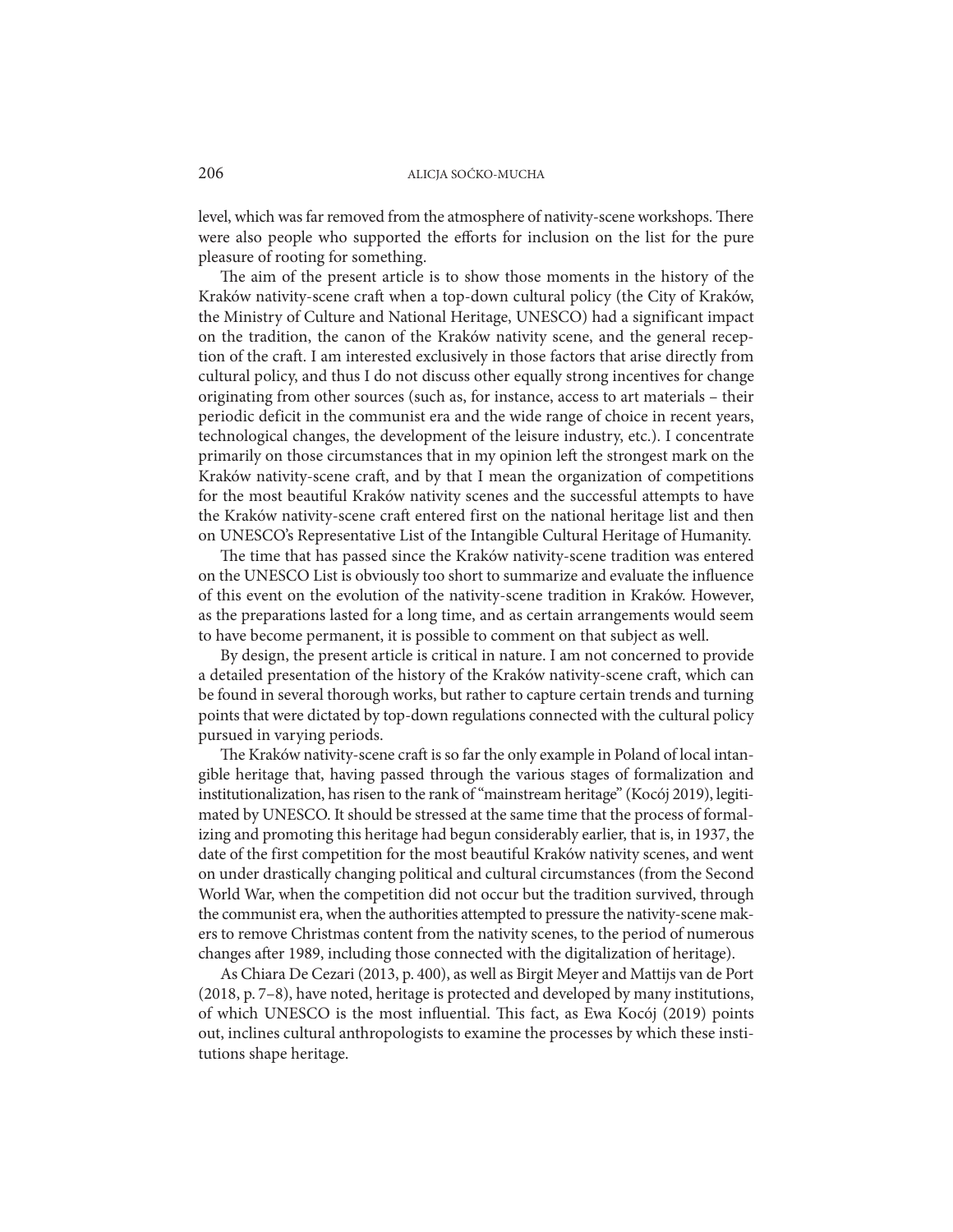In addition to the above-mentioned causes that inclined me to study this subject, there is another, an entirely personal one. From November 2017 to February 2019 I worked as a museum assistant in the Kraków Folklore and Tradition Section of the Historical Museum of Kraków. Among other things, I dealt with the organization of Kraków nativity-scene competitions, post-competition exhibitions, and the lending of nativity scenes for domestic and foreign exhibitions. During this period, I had the opportunity to observe the success of Kraków's nativity-scene makers in connection with the tradition's inclusion on the UNESCO list and to take part in numerous meetings with the craft workers. As time went by, I became increasingly convinced that the events taking place around me called for a critical description. Moreover, as a result of my collaboration on the HERILIGION international research project<sup>2</sup>, in 2018–2019 I was involved in researching cultural heritage, especially religious heritage, Kraków, and the processes of the city's formation. While the ethnographic field research that I conducted as part of the project did not directly concern nativityscene making in Kraków, the hours of conversations with my team colleagues inspired me to look at the nativity-scene craft as a heritage that is not so much replicated as continuously created<sup>3</sup>. Indeed, as Regina Bendix wrote in her 2009 article, heritage is not a ready-made, once and for all, unchangeable formula, but rather a process, a cultural practice, a heritage-in-creation (a "heritagization")<sup>4</sup>.

I distinguish, therefore, three main stages in the history of the Kraków nativityscene craft: The first is the stage prior to institutionalization, covering the oldest history of nativity-scene making; the second is the stage of institutionalization, initiated by the organization of the first competition for the most beautiful nativity scene in Kraków in 1937; and the third is the UNESCO-ization of the nativity-scene craft, inaugurated by the inclusion of the Kraków nativity-scene tradition on UNESCO's Representative List of the Intangible Cultural Heritage of Humanity.

# THE KRAKÓW NATIVITY-SCENE CRAFT AT PRESENT

In her work entitled *Szopka Krakowska jako zjawisko folkloru miejskiego na tle szopki europejskiej. Studium historyczno-etnograficzne* [*The Kraków Nativity Scene as a Phenomenon of Urban Folklore in the Context of the European Nativity* 

<sup>2</sup> HERA Grant, the Polish team's subject was "Poland: Past(s), Heritage(s), Identities within the Cityscape of Kraków," director Dr. hab. Anna Niedźwiedź.

<sup>3</sup> Here I would like to offer my sincere thanks to Dr. hab. Anna Niedźwiedź of the Institute of Ethnology and Cultural Anthropology of Jagiellonian University and Dr. hab. Kamila Baraniecka-Olszewska, associate professor at the Institute of Archeology and Ethnology of the Polish Academy of Sciences for their keen reading of the first version of the article and for their valuable interpretative and bibliographic suggestions, which significantly influenced the final text.

<sup>4</sup> This word does not have an exact equivalent in Polish. Most often the term "patrymonializacja" ["patrimonialization"] is used (see, for instance, Kwiecińska 2017). Małgorzata Zawiła (2019) proposes the neologism "dziedziczynienie" which is a synthesis of the words "heritage" and "making."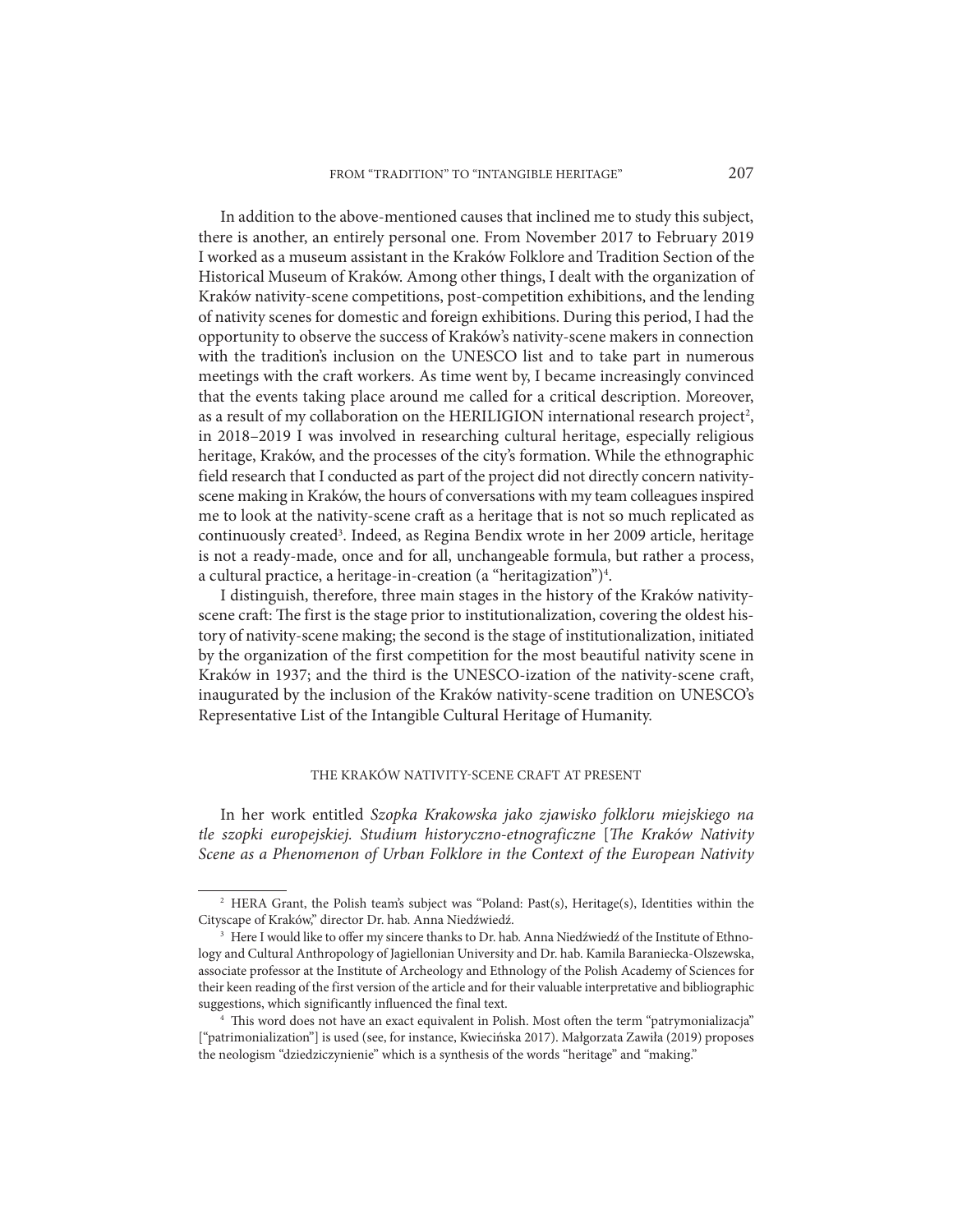Scene: A Historio-Ethnographic Study<sup>[5</sup>, Anna Szałapak defines the nativity scene as follows:

 "The nativity scene is a small, slender, multi-level, tower-shaped, symmetrical, richly ornamented construction, depicting the place of the birth of Jesus, the Son of God. This construction, which is made of light, perishable materials, is characterized by the piling up of miniaturized elements of Kraków's historic architecture, transformed and combined in a fantastical manner" (Szałapak 2012, p. 216).

This definition accurately reflects the appearance of a contemporary "typical" Kraków nativity scene: usually, it is a small, symmetrical tower made of wood and cardboard, covered in multicolor tinfoil, and with decorations of tinfoil and cloth<sup>6</sup>. The back of the nativity scene, which is most often flat and unadorned, remains hidden from sight. The nativity scene is usually lighted (formerly with the traditional stearine candles, today usually with LED light bulbs) and is mechanized according to the fancy of the creator. The mechanism sets in motion turntables with figures, or the figures themselves, and sometimes there are also movable elements in the architecture, such as doors or windows. The architecture of the Kraków nativity scene refers to the architecture of historical Kraków. The nativity scene, however, is not a replica of the Old Town's buildings, but rather a reference to selected elements of their architecture, according to the ideas, skills, and sensibility of the maker. The central tower of the nativity scene is often the highest tower of Kraków's St. Mary's Basilica, but not infrequently various elements of Wawel Castle might be reproduced

<sup>6</sup> Of course, at times there are also nativity scenes that appear atypical, either in form or material – as will be discussed below – but here I am describing the most common types.

<sup>&</sup>lt;sup>5</sup> In addition to the above-cited book by Szałapak (2012), which is the broadest study, there are several dozen works on the Kraków nativity scenes. The most important are (chronologically) the following: Krupski 1904; Reinfuss 1958; Płatek 1971; Fryś-Pietraszkowa 1972; Ludwikowski, Wroński 1973; Wroński 1978; Rydel 1983; Barczewski 2005; Oleszkiewicz 2008 a, b; Kwiecińska, Niechaj 2012; Barczewski 2015; Niechaj [publication proposal] 2017; and Kwiecińska 2017. Most of these are works written by museologists, who are either ethnographers or historians by education; the work by the nativity-scene maker, Wiesław Barczewski, deserves a special mention. It should be emphasized that the above list contains quite varied publications, not only in regard to form but also subject (the history of the Kraków nativity scenes, the Kraków nativity scene as a literary text, the Kraków nativity scene as an artefact, the history of the competition for most beautiful Kraków nativity scene, the silhouette of Kraków nativity scenes, the role of the Historical Museum of the City of Kraków in safeguarding the Kraków nativity-scene craft). It is worth noting that in general, these are not emotionless reflections on the subject of the Kraków nativity scenes – on the contrary, often the authors do not hide their passion for the craft, but the fact does not interfere with the scholarly nature of their arguments. Much information on the subject of the history of the Kraków nativity scenes is provided by numerous exhibition catalogs and by brochures distributed in connection with the nativity-scene exhibitions in Kraków, elsewhere in Poland, and abroad. They are complemented by press and television interviews, recordings, films, articles, and press notes; the applications and documents accompanying succeeding editions of the competition for the most beautiful Kraków nativity scene; the action "For the Nativity Scenes" and the connected cultural events, such as the walk on January 6; auctions of the nativity scenes; the inclusion of the Kraków nativity-scene tradition on the Representative List; and research and documentary projects conducted by the Kraków Museum within the framework of grants from the Ministry of Culture and National Heritage. Some of the texts mentioned further a definite heritage policy in regard to the nativity scenes – they serve as illustrative material in the further part of my article.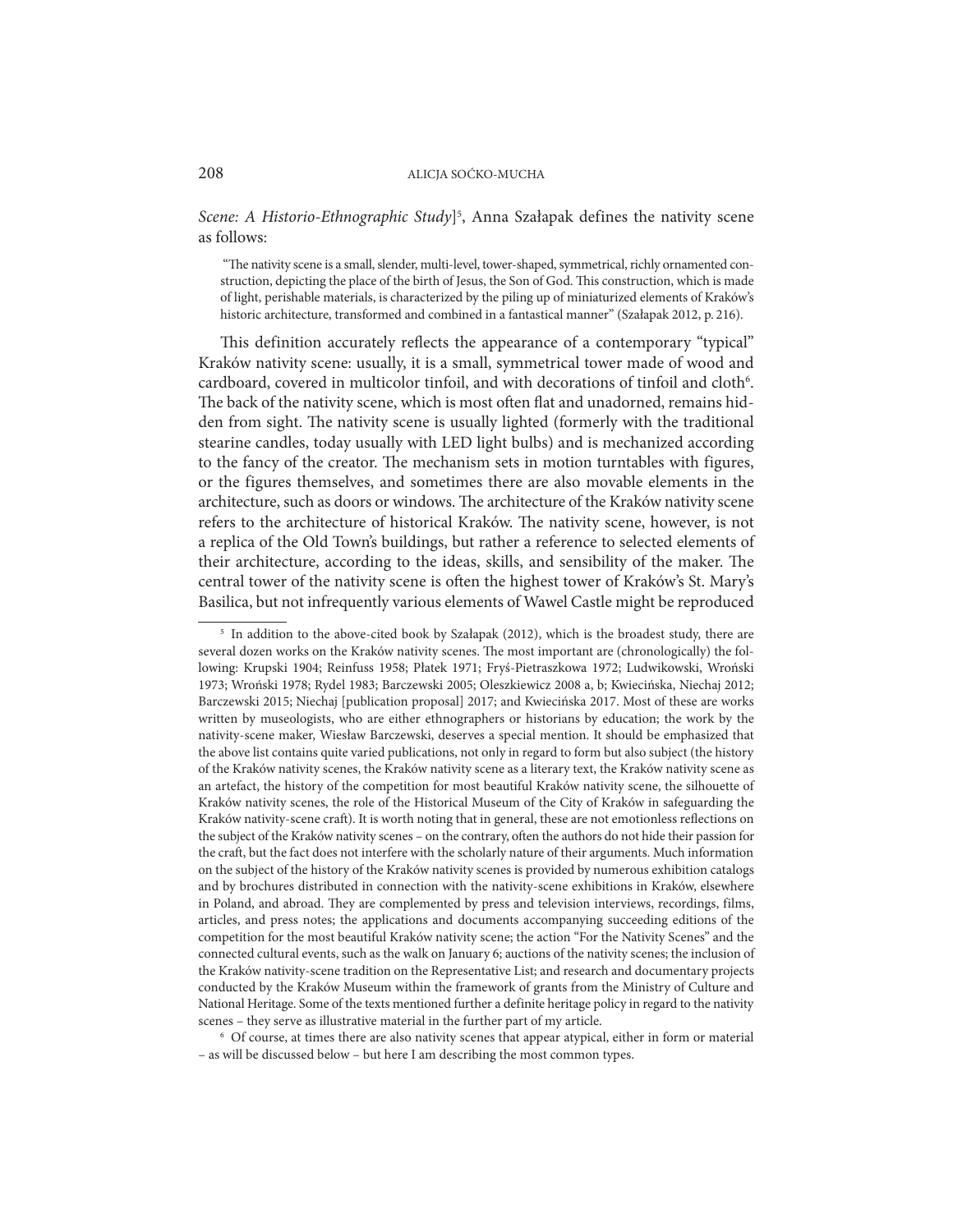(particularly Sigismund's Chapel), or elements of the Cloth Hall or Florian Gate, or of the numerous churches and tenement houses located in the Old Town or in the Kazimierz or Podgórze districts. It is thus often said that the "Kraków nativity scene is Kraków in a nutshell." Reference to Kraków's unique architecture, the tower form of the nativity scenes, and the use of tinfoil, define the "Cracovian-ness" of the nativity scenes and distinguish the Kraków nativity scene from the equally famous Neapolitan or Spanish nativity-scene crafts<sup>7</sup>. The main aim of professional nativity-scene makers is to reflect Kraków's architecture well.

Every new idea for a nativity scene is actually an architectonic idea (but also, as I will argue below, an ideological one). In this case, innovation consists in the use of new architectonic inspirations (for instance, elements that appear rarely in Church nativity scenes, such as the Markowski family's "Kazimierz nativity scene" of 2018, or Filip Fotomajczyk's scene of 2017 with elements of Kraków's modernist architecture). From the perspective of the viewer, it is the rare architecture that is most attractive in a nativity scene. For a Cracovian, or people who are familiar with Kraków's architecture, the nativity scene is a collection of puzzles – "where is that from?" The public enjoys solving these riddles in post-competition exhibitions.

The figures that populate the nativity scene are also important, though. Above all, there is the Holy Family, without which the Kraków nativity scene would not be a Christmas craft, but there are also other figures taken from the Gospels or Church tradition (the Three Kings, the shepherds, the angels). The figures might be historical (Poland's kings and leaders, the heroes of national uprisings, Kraków saints), or legendary (the Wawel dragon), or characteristic of folk culture (Death, the Devil, Herod, couples in Cracovian or mountain-folk costumes, Kraków flower-sellers, the Fowler Brotherhood, the Lajkonik and his procession, and Pan Twardowski on a rooster or on the moon). The figures may also be contemporary (John Paul II; the staff of the Kraków Historical Museum, such as the museum's director, Anna Szałapak, an ethnologist and legendary performer in the 'Piwnica pod Baranami' cabaret; or pop-culture stars such as football players or singers). Many of these figures are persons with a Kraków background; some are known only locally, while others are familiar throughout the country.

The architecture, the choice of figures, the movement, the captions, the decoration, the symbols, all contribute to the narrative level of the nativity scene, which is often accompanied by a deep symbolic message. It should be emphasized that nativity-scene makers are not infrequently reacting to current, topical events. In this sense, the nativity scene is often a summary of the past year, extracting from it what is most important, especially from the viewpoint of a Cracovian, a Catholic, and a patriot<sup>8</sup>. For example, in the nativity scenes of recent years, the makers often referred

 $^7\,$  It should be emphasized at the same time that currently the makers of Kraków nativity scenes are not exclusively inhabitants of Kraków but persons from all over Poland and even from abroad.

<sup>&</sup>lt;sup>8</sup> This "viewpoint" need not coincide with personal convictions or worldview of the maker. On the other hand, there is always recognition of Kraków as a city that played an important role in Poland's history, in which patriotic and religious traditions are very strong (and often interpenetrating), and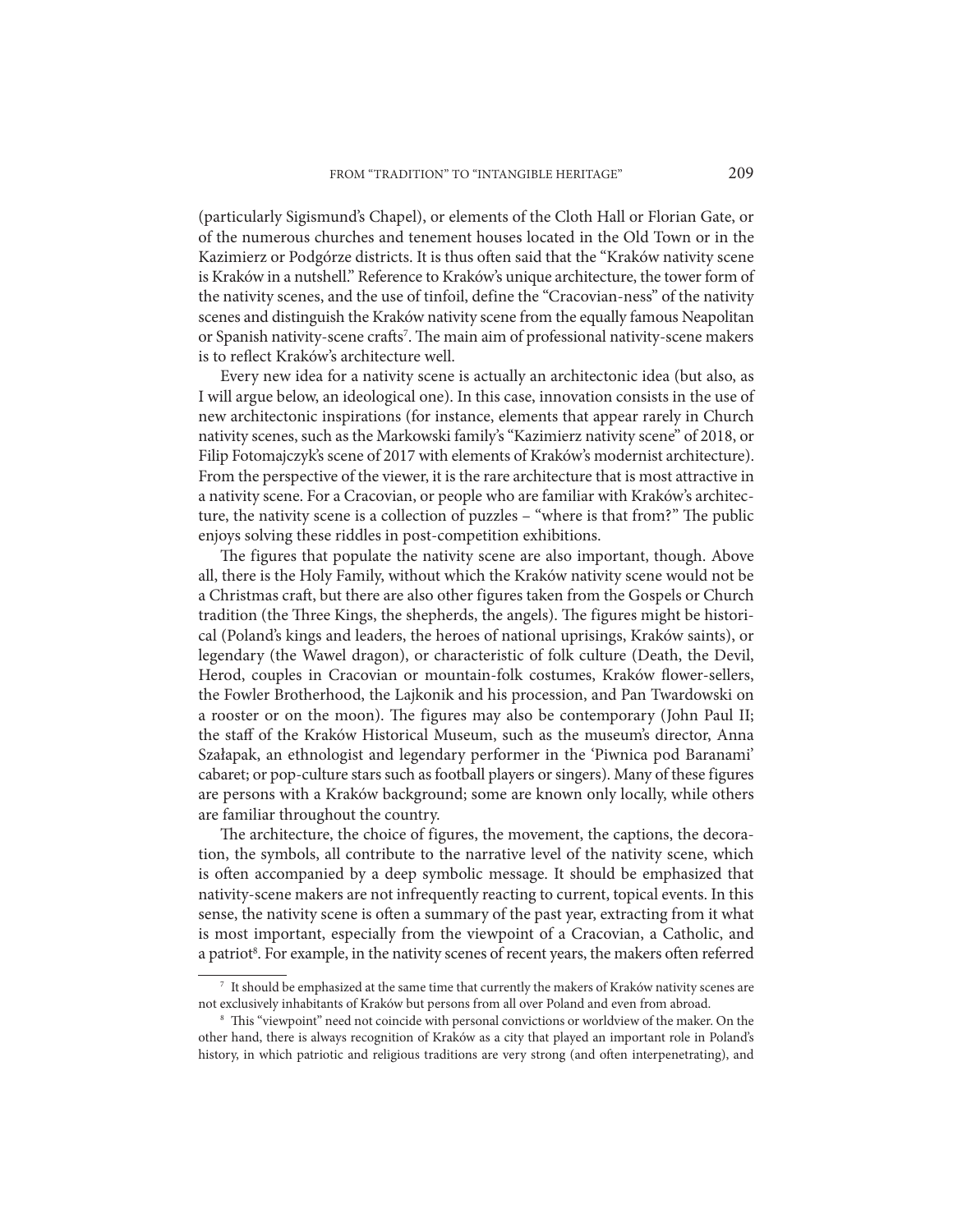to the 100th anniversary of Poland's independence (1918–2018), the inclusion of the Kraków nativity-scene tradition on the UNESCO list, or the 110th anniversary (in 2017) of the death of Stanisław Wyspiański, a writer of the Young Poland period. Often the narrative level reveals not only the nativity-scene makers' technical skills but also their unusually broad historical knowledge, which enables them, for instance, to render the historical costumes of their figures in detail.

The Kraków nativity scene brings Christmas into the Kraków scenery, and at the same time the Kraków presented in the nativity scene is a mythologized and elevated city, without the least element of inferior quality or ugliness, illuminated in gold foil, full of religious and patriotic symbols, full of color, full of high rites and ceremonies – fairy-tale like. As Magdalena Kwiecińska writes, "Their [the nativityscene makers – ASM] works are a kind of story about all that gives the town its *genius loci*" (Kwiecińska 2016, p. 174). The Christmas scene itself is rendered with a kind of subtlety and mysteriousness: the Holy Family is placed on the second story of the scene, in a special nook very often covered with a replica of the Sigismund Chapel. The Virgin Mary, Saint Joseph, and the Infant Jesus are accompanied by angels and by shepherds bowing in honor to the Three Kings.

The Kraków nativity scene is a variant of Christmas nativity-scene constructions and as such can be seen as an example of religious art. It is undoubtedly viewed thus by many craftspeople. I remember a workshop for children during which the craftswoman explained the essence of the Kraków nativity scene to the children in these words:

As we know from the Holy Book, Lord Jesus entered the world in a lowly stable, because there was no room at the inn. But here in Kraków, we want to give the Lord Jesus what is most beautiful in our city – our historical buildings, palaces, and churches. That's what has brought about the Kraków nativity scene.

Regardless of the individual convictions of the makers, it may be observed that in presenting the scene of Jesus Christ's birth in the scenery of a mythologized Kraków, the Kraków nativity scene is sanctifying Kraków. The nativity scene tells of Christmas, but even more, it speaks of Kraków.

# BEFORE INSTITUTIONALIZATION: THE NATIVITY SCENE AS A MOVEABLE CHRISTMAS THEATER

In reviewing the history of the Kraków nativity-scene craft, it is impossible not to notice that it is divided into two stages. The first is the period when there was a dominance of constructions used in connection with Christmas caroling, when the construction served as a moveable puppet theater for the presentation of Christmas scenes in the homes of wealthy Cracovians. The second period began with the

in which many historical buildings and monuments testifying to Poland's past have been preserved – a city of churches and saints. Contemporarily, this is also homage paid to the tradition of the Kraków nativity scene.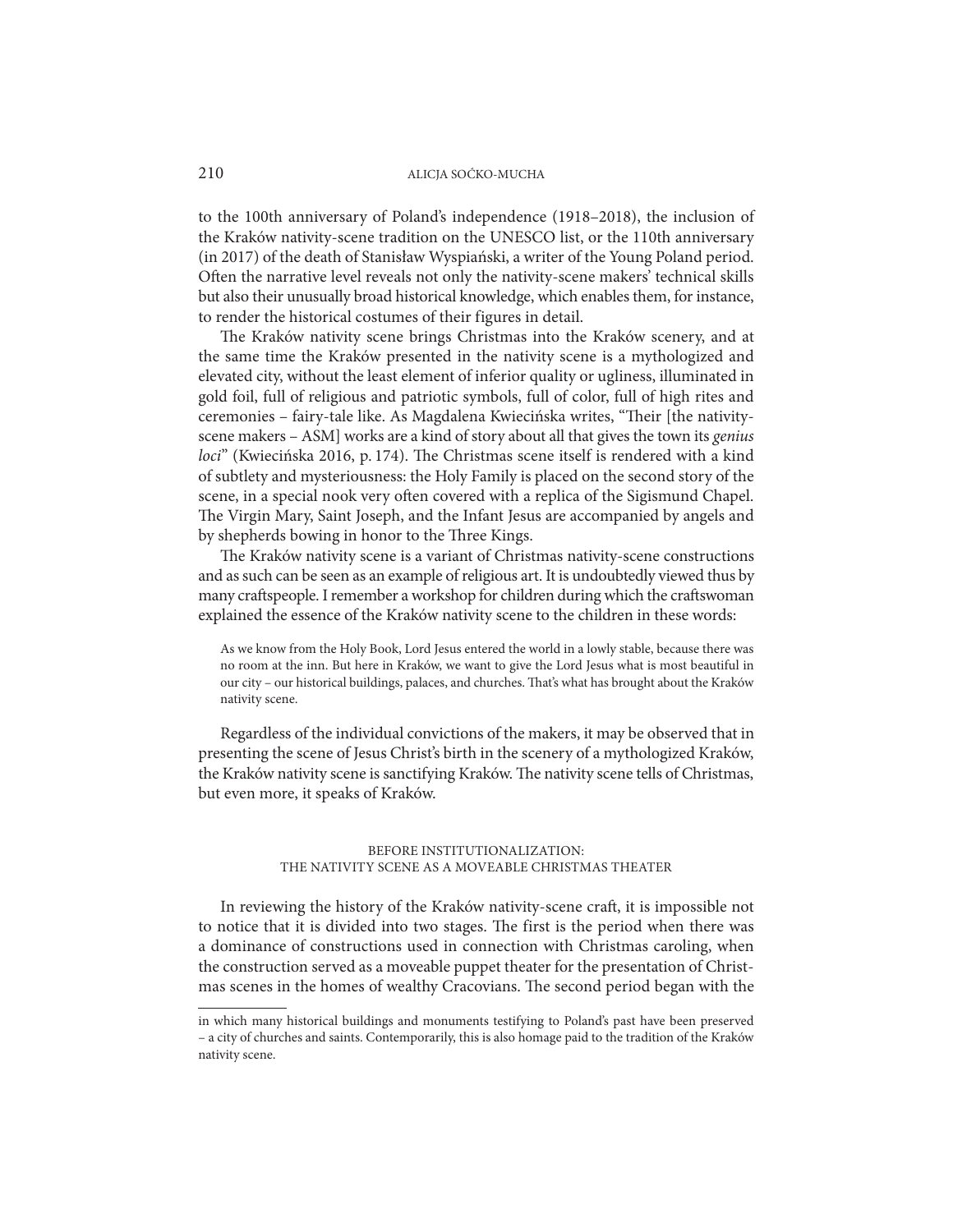organization in 1937 of a competition for the most beautiful nativity scene<sup>9</sup>. This was the period in which the competition nativity scene came to dominate. These constructions referred to their predecessors but they were intended for a different kind of aesthetic reception. The oldest preserved Kraków nativity scene is located in the collections of the Seweryn Udziela Ethnographic Museum in Kraków. It was made in the 1890s by the tiler Michał Ezenekier from Krowodrza.

The tradition of the Kraków nativity scene derives from the nativity-scene figures which St. Francis popularized in Italy and which were brought to Poland by Franciscan monks. As Roman Reinfuss writes (1958), in the beginning these figures were presented in churches during the Christmas period as they were in the Easter period, that is, in side altars or chapels, against a stylized background of the Holy Land. With the passage of years, the number of figures in the decorations of individual churches rose, and the figures began to acquire secular traits.

The next stage in the development of the figures consisted in setting them in motion. This innovation coincided with the appearance in Poland of puppet theaters. The presentation of the figures, which still occurred in churches, produced great interest in the faithful. However, an increasing amount of secular and not necessarily pious content found its way into the scenes, to lively reactions of the viewing crowd. In response to the recurrence of inappropriate incidents in churches, the spiritual authorities forbade the showing of moving figures. The presentations thus began to be organized outside of churches, "and the nativity scene's period of splendid, unhindered development began from the moment it was ignominiously kicked out of the church and found itself in the street" (Reinfuss 1958, p. 9).

At the turn of the twentieth century, the creators of Kraków nativity scenes were craftsmen, especially masons, who in the autumn and winter seasons had a greater amount of free time. They lived in what were then the suburbs of Kraków: in Krowodrza, Czarna Wieś, Zwierzyniec, Grzegórzki, and Ludwinów. Reinfuss mentions that two types of nativity scenes were made: the larger kind, with a stage for puppet shows, and smaller ones, which were bought as souvenirs and trinkets. Bands of craftsmen, composed of several persons playing musical instruments, would gather around a nativity. At Christmas time, the groups set themselves up on the market square, between Floriańska and Św. Jana streets, and offered their shows to rich Cracovians. The band led by Michał Ezenekier was especially valued, but the bands of Walenty Malik and Władysław Owsiński were also popular<sup>10</sup>.

Cracovians' interest in the nativity scene shows and the competition among the teams resulted in the perfection and enrichment of the artistic style of the Kraków nativity scenes. Both the large nativity scenes, which served as puppet theaters, and the medium-sized nativity scenes, which were used while carol-singing, were popular.

<sup>&</sup>lt;sup>9</sup> The competition is known by several names, used interchangeably: the Competition for the Most Beautiful Kraków Nativity Scenes, the Competition for the Most Beautiful Kraków Nativity Scene, the Competition for Kraków Nativity Scenes.

<sup>&</sup>lt;sup>10</sup> Karol Estreicher has a moving description of Ezenekier's nativity scenes and musical performances (1957, pp. 126–127).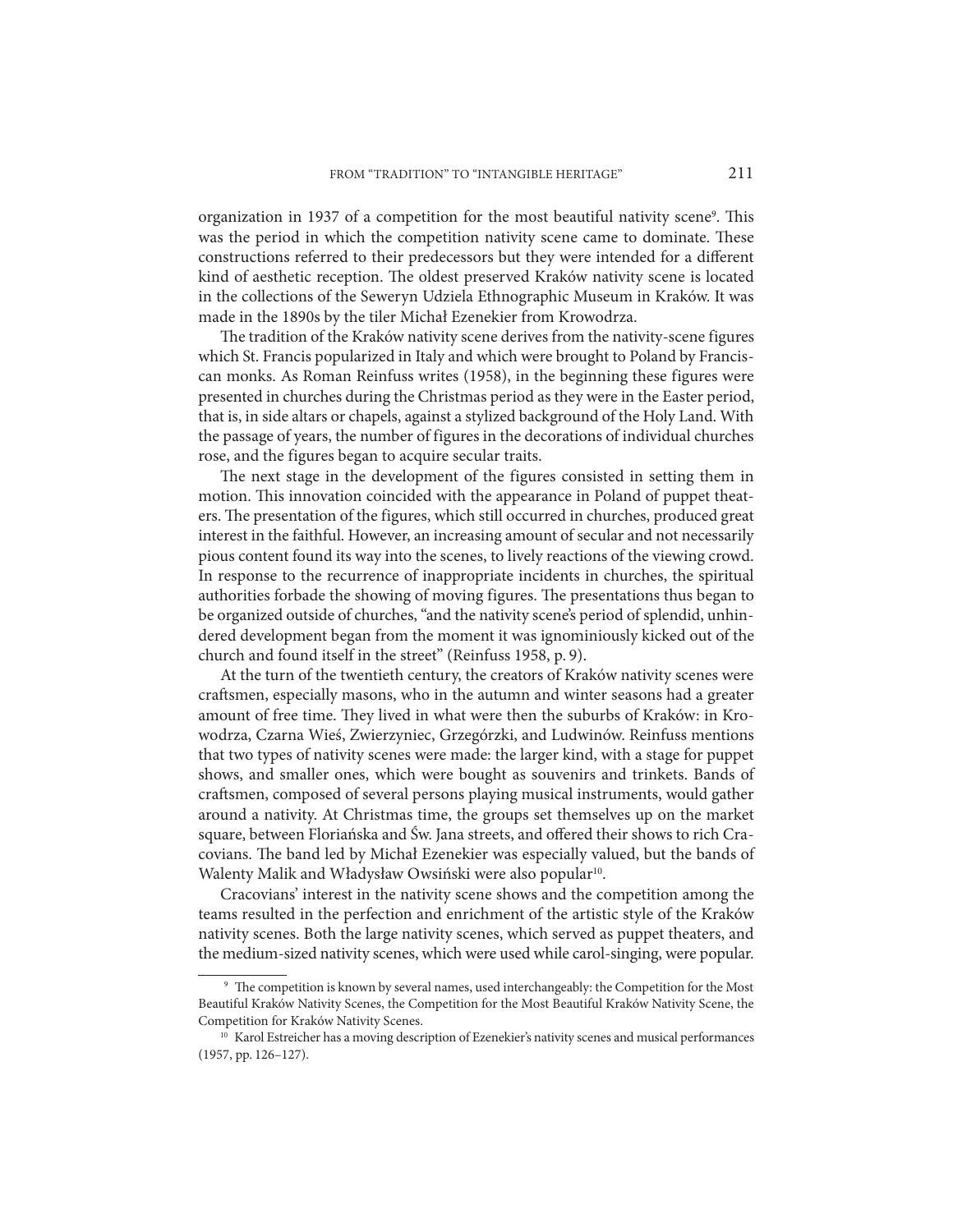#### INSTITUTIONALIZATION: THE PHENOMENON OF THE COMPETITION NATIVITY SCENE

Unfortunately, the First World War and the death of many nativity-scene makers on the front interrupted the development of nativity-scene tradition. Technological changes, including the spread of cinema, which reduced the demand for puppet theater presentations (Reinfuss 1958), were also significant. Given the potential danger that the tradition of building nativity scenes would disappear and also to raise the artistic level of the small souvenir nativity scenes, the Kraków Municipal Council decided to undertake protective and promotional activities. The most important of these was the announcement of a competition for the most beautiful nativity scene. The first such competition took place on December 21, 1937. From the critical standpoint, the date is unusually important, because it marks the moment at which the institutionalization of the Kraków nativity-scene craft began. In the press bulletin announcing the event, there is a clear reference to the Kraków nativity-scene craft as a thing of value which should be protected, promoted, and developed (Kraków Museum Archives: after Szałapak 2012, p. 196). A separate competition was planned for carol singers, but it did not catch on and was abandoned after the second edition.

The panel of jurors for the first competition consisted of six people, including historians, ethnographers, artists, publicists, soldiers of the Polish Legions, or heads of Kraków academic and cultural institutions. A special figure in this group was Dr. Jerzy Dobrzycki, the initiator of the nativity-scene competition and of Kraków Days, and an indefatigable amateur of Kraków traditions. In the years 1934–1939 he was the director of the Municipal Office of Artistic Propaganda; from 1946 he was the director of the Historical Museum of the City of Kraków. In the competition, one first prize was awarded, two second prizes, three third prizes, four fourth prizes, one fifth prize, and honorable mentions<sup>11</sup>.

Successive editions of the competition brought lesser or greater changes in the regulations (Szałapak 2012,p. 221). For example, since 1972, the nativity scenes have been judged in three groups depending on size: large, medium, or small. In 1978, it was noted that there was a need to have separate categories for the nativity scenes made by adults (seniors) and by children and teenagers. Twelve years later, in 1984, an additional group was added for the jurors' evaluation: miniature or souvenir nativity scenes. In 2017 another category was introduced: the family nativity scene, as the experience of the previous years had shown that many nativity scenes that were entered as "children's" work in the competition had been made by adult hands. The

<sup>&</sup>lt;sup>11</sup> At present, the winners of the competition receive financial awards, diplomas, and minor souvenirs; all the children taking part receive diplomas, books, stationery items, and museum souvenirs. In the first competitions, which took place just before the Second World War, and in the competitions just after the war, financial awards were also given, as well as material ones, according to the business profiles of the sponsors: wine, cakes, strudels, gingerbread, sausages, tramway tickets, books, a subscription to the journal *Przekrój* (see Niechaj [publication proposal] 2017; Wroński 1973).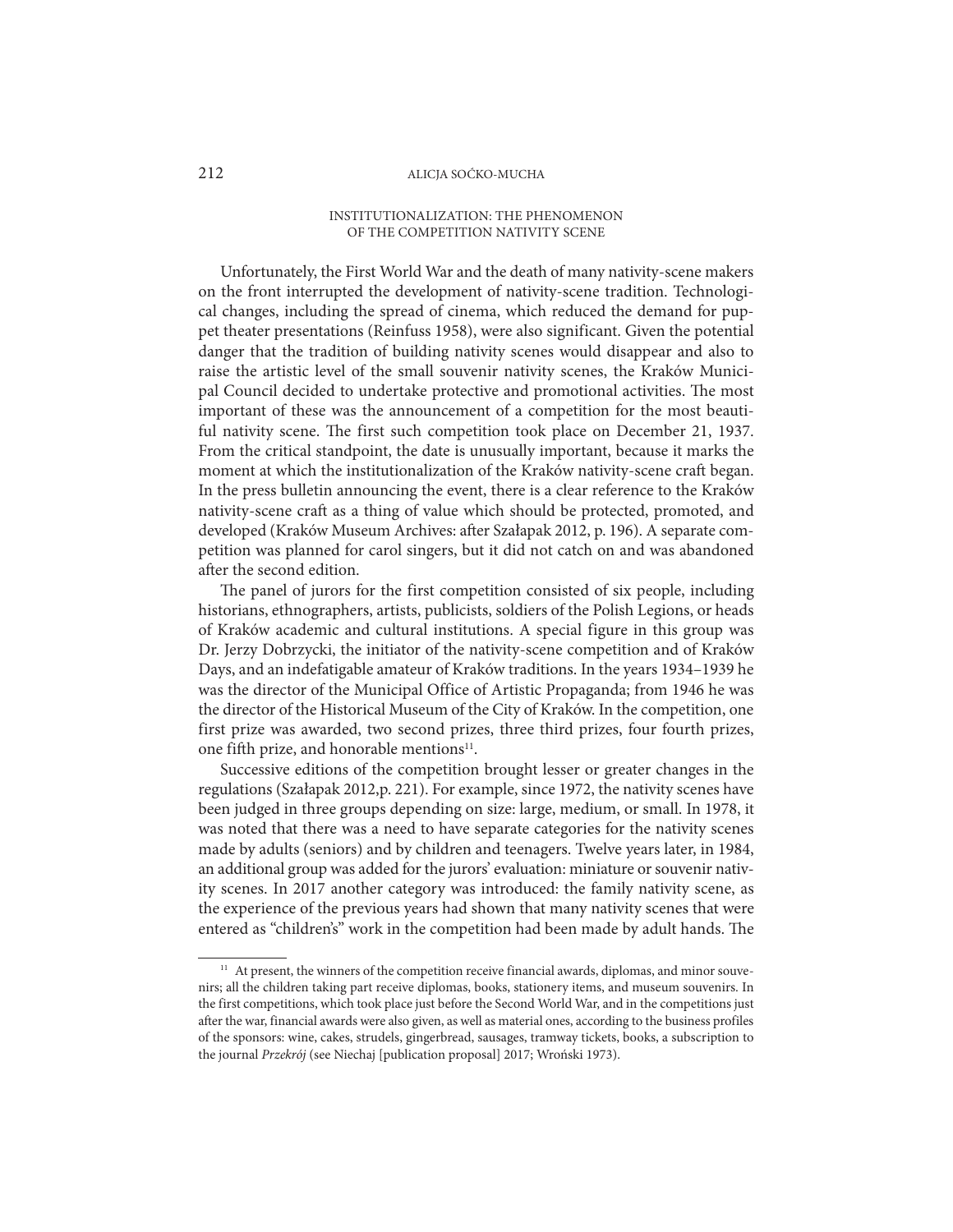establishment of a family nativity-scene category had the added advantage of promoting the nativity-scene craft as a form of spending free time involving the entire family. The category immediately aroused considerable interest.

The current rules (IS 2) provide for the judging of nativity scenes in four main categories: seniors (creators over 18 years of age); family; youths (15–18 years); and children, divided into three subcategories – (I) children to age 8, (II) children between 8 and 11, and (III) from 11 to 14. The seniors' nativity scenes are divided in four groups: large – above 120 centimeters in height; medium – from 70.01 to 120 centimeters in height; small – from 15.01 to 70 centimeters in height; and miniature – to 15 centimeters in height. Experience shows, however, that small nativity scenes are often judged in the miniature group, if in the opinion of the judges they are of "the miniature type."

Over the course of more than eighty years in which the competition has been held<sup>12</sup>, many outstanding Kraków citizens – people from the world of academe or art and culture – have sat on the panel of jurors. Among them can be mentioned the architect Prof. Franciszek Mączyński, the writers Dr. Jan Sztaudynger and Stefan Otwinowski, the ethnographer Prof. Tadeusz Seweryn, the painter and graphic artist Prof. Witold Chomicz, the historian Prof. Jan Pachoński, the architect Prof. Wiktor Zin, the legendary chief editor of *Tygodnik Powszechny*, Jerzy Turowicz, the ethnographer Prof. Czesław Robotycki, the ethnographer and cabaret performer from Piwnica pod Baranami, Dr. Anna Szapałak, the historian Prof. Jerzy Wyrozumski, and the ethnographer and museologist Prof. Jan Święch. Since 1946 the chairman of the competition's panel of jurors is the director of the Historical Museum of the City of Kraków: the first was Jerzy Dobrzycki, followed by succeeding directors (Michał Niezabitowski has held the position since 2015).

The competition panel, in appraising the nativity scenes, takes into account several criteria: their traditionality, architecture, color scheme, figures, narrativity, moving elements and light, innovativeness, decorativeness, and general aesthetic impression. The results of the competition are announced by the local media, and the winners, especially in the seniors' category, give many press and television interviews. During the succeeding weeks all the nativity scenes entered in the contest are shown in a post-competition exhibition, which draws visiting crowds from Kraków, the rest of Poland, and abroad.

In the nearly eighty-year history of the Kraków nativity-scene competition the increasing formalization of the rules of the competition, with their greater restrictiveness and detailed nature, is very clear. On the other hand, it is worth pointing out that until 2017 the combined rules of the competition occupied scarcely one page, and all additional questions were regulated by tradition. It was only in 2018 that the organizers were forced to change the rules in order to include provisions conforming with the new EU decree on the protection of personal data. The course of the

<sup>&</sup>lt;sup>12</sup> In 2018 the 76th edition of the Kraków nativity-scene competition was held. The first competition took place in 1937 but the competitions were not held during the Second World War.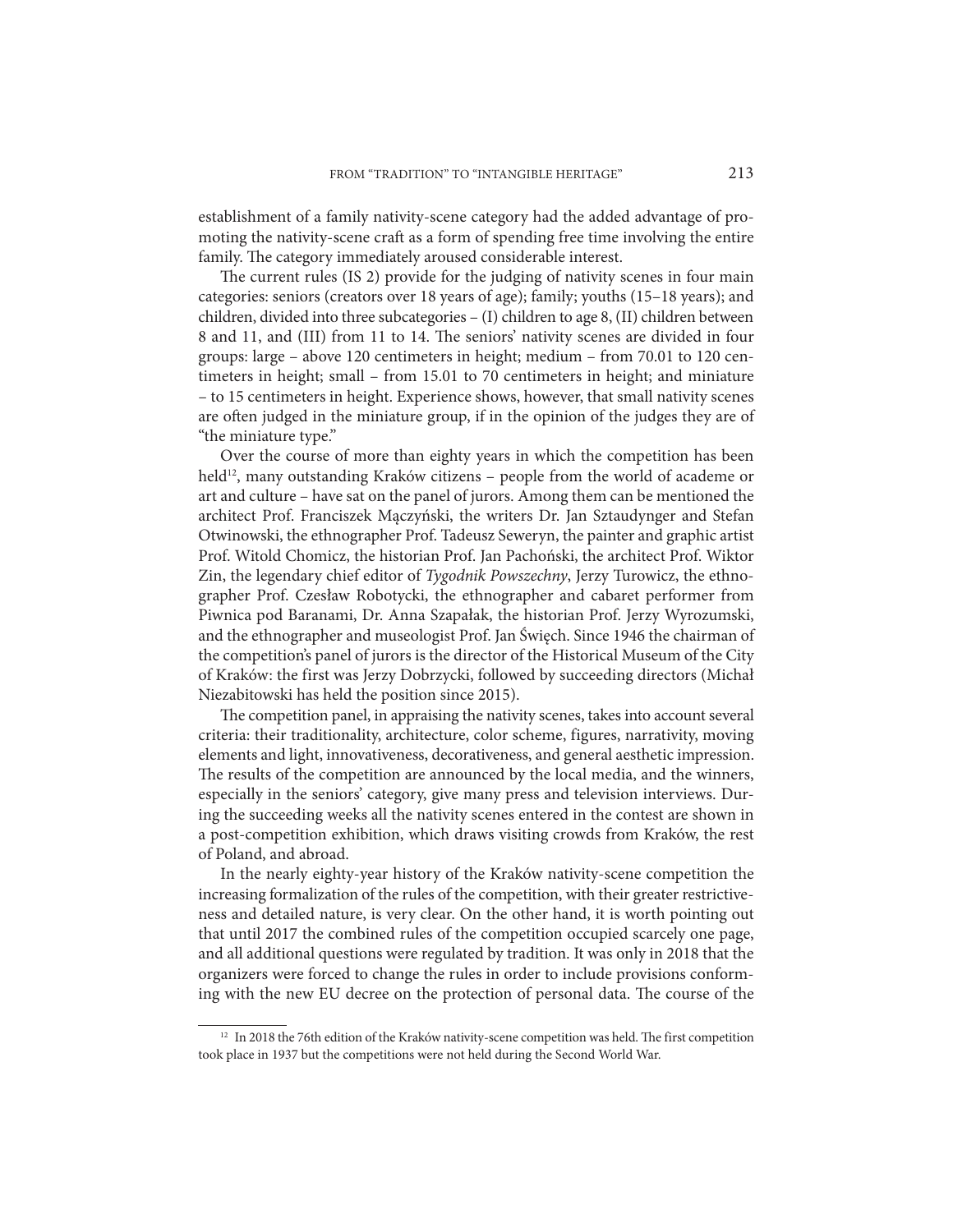competition itself was significantly influenced. The necessity of filling in a larger number of forms, particularly in regard to under-age nativity-scene makers, hampered the work of both the competition's participants and its organizers.

# THE TRADITION OF THE COMPETITION AND THE CANON OF KRAKÓW NATIVITY SCENES

As early as 1958 Reinfuss wrote (p. 22) that "The annual nativity-scene review [...] can not fail to effect their development," and further,

During the past ten years, in which there have been annual nativity-scene competitions in Kraków, in addition to the above-mentioned small nativity scenes for children, the slightly larger ones for carol singers, and the large ones with puppets, a new kind of nativity scene has been born – one built especially for the competition. This youngest version, which stands out both for its perfection of form, richness of decoration, and masterly execution, today represents the Kraków nativity scene (Reinfuss 1958, p. 27).

We have to agree with Reinfuss; contemporarily, when we speak of the Kraków nativity scene we primarily have the competition nativity scene in mind. However, the competition nativity scene grew out of the nativity-figure tradition in Kraków and remains, to a certain degree, a continuation of that tradition, even if the impulse for its development was a top-down decision of a political and cultural nature: the idea of organizing the competition. Anna Szałapak writes that:

the Competition for the Most Beautiful Kraków Nativity Scene, which began in 1937, created the phenomenon of the Kraków nativity scene built especially for the occasion. [...] Over the course of these years, the competition and nativity scene have undergone various metamorphoses. In spite of changing fashions and events, the Kraków nativity scene has managed to retain its character and traditional canon (2002, p. 208).

The shape of the competition nativity scenes was affected not only by the jurors' decisions (such as the above-mentioned changing rules of the competition) but also by the very fact of rivalry between the makers. Maciej Moszew, who is known for his complicated mechanisms and moving figures and has won multiple competitions in the medium and small size categories, says that:

This rivalry provides the opportunity for a certain development. I have at home a nativity scene I made for 1981 – third prize – I'd be ashamed to show it today. The nativity scene I made this year has to be better. Well, I don't know if it will be that good – we'll see what the jurors say. [...] First place – that's mobilizing. You have to keep at that level. Did I aim for it? Of course. That's why I enter the competition. I think everyone – from those little ones to the older ones – are entering in order to win a prize (Merecik et al. 2017).

The jurors are guided by the rules in deciding on the winners of the competition, but they are also guided by their personal preferences and sense of what constitutes the canon of Kraków nativity scenes, which in turn is conditioned by their education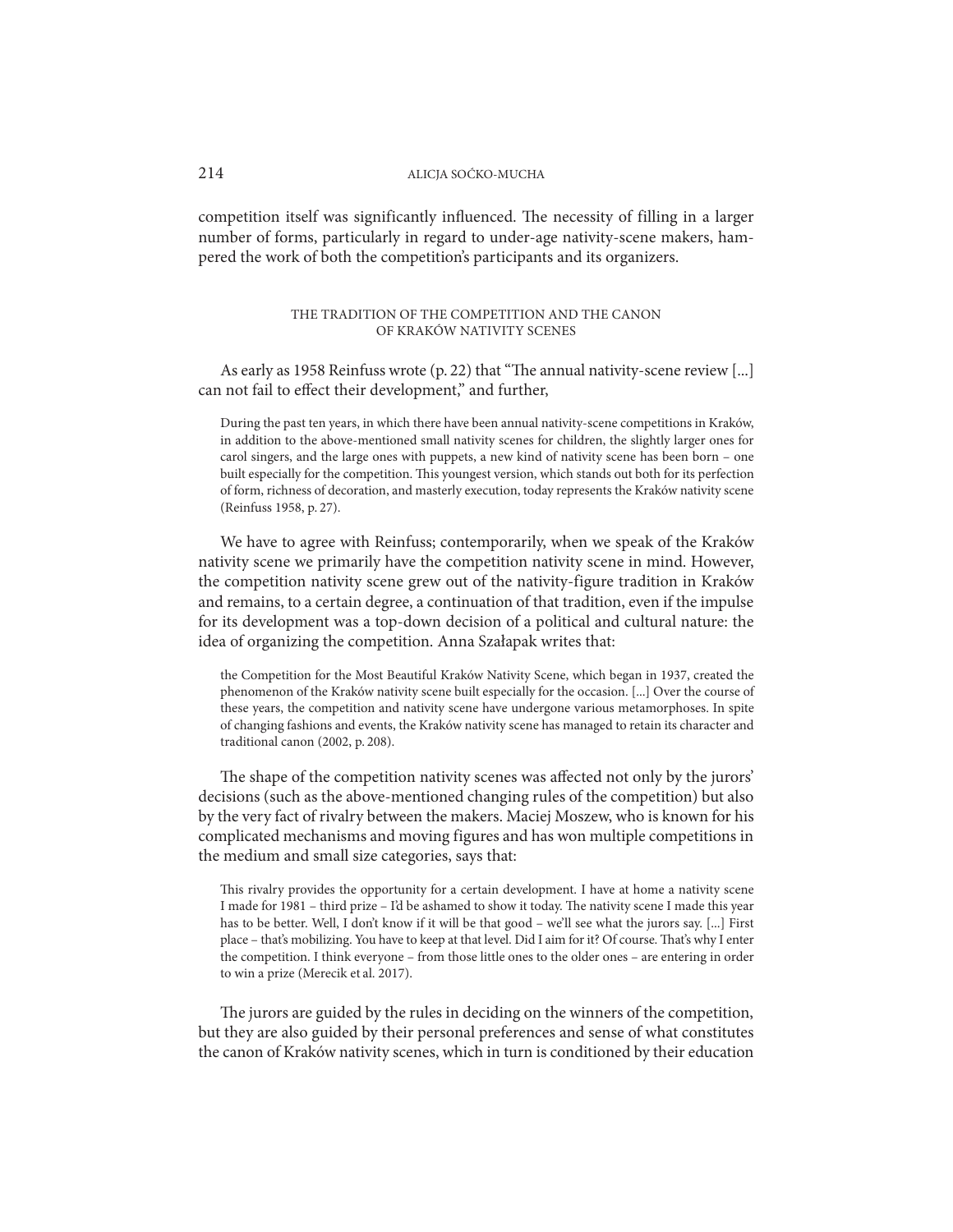and profession. As can be perceived in a media interview given by one of the jurors, Prof. Jan Święch, an ethnologist and museologist,

There are sometimes differences of opinion. But they arise primarily from the juror's occupation. The ethnographers sitting beside me practically do not differ in opinion, even though we were working separately, because we place strong emphasis on tradition in the nativity scene. There are professors here from the Academy of Fine Arts; they rather place the emphasis on artistic qualities... on a general appraisal, the impression [...] And there are architects, well, who analyze the architecture of the Kraków nativity scene very closely, and if there is some error, the appraisal goes down on the spot. And I think it's good that there are occupational groups here, thus the average gives a fair result (Merecik et al. 2017).

In theory, the jurors are not supposed to know who the maker of a given nativity scene is, but in practice it varies, especially in regard to the nativity scenes made by seniors. Before the meetings of the competition jury, the nativity-scene makers present their work at the feet of Adam Mickiewicz's statue. Moreover, the styles of the most well-known nativity-scene makers are easily recognizable by persons who have a keen interest in the craft.

The appraisal of the jurors and the history of those appraisals has had a clear influence on shaping the nativity-scene tradition. Szałapak mentions the fact (2012, p. 219), and Reinfuss had written about it earlier as well:

If a new form meets with the recognition of the competition jury and wins one of the first prizes, the other nativity-scene makers will try to refer to it, either in the proportions of their nativity scenes, or in the general silhouette, or only in certain details and characteristic decorative elements. In this way, the individual style of the nativity-scene maker is propagated and begins something that could be described by the name of a "school" (Reinfuss 1958, p. 27).

#### Święch confirms the fact:

It weighs on us that if we give a nativity scene very high points, then some of the nativity-scene makers will strive to copy those first prizes and later we will have a deluge of a certain convention that was given a prize. Well, and we try to combat this. We try to ensure that our appraisals are so fair that they will distinguish those who, on the one hand, maintain the tradition, and on the other hand, introduce certain innovative narratives, because after all, the world is changing (Merecik et al. 2017).

At the same time, it is worthwhile to observe that the verdict of the competition panel elevates one kind of nativity-scene and suppresses others. Sometimes the votes of the jurors are divided, and every detail is intensely discussed. Very often, innovations by the nativity-scene makers produce strong emotions. Szałapak (2012, p. 219) remembers a discussion evoked by the introduction of a new material to the construction of the nativity scenes: thin sheets of colored metal instead of tinfoil. The above-mentioned film from the Jubilee 75<sup>th</sup> Kraków Nativity-Scene Competition in 2017 (Merecik et al. 2017) looked behind the curtains at the sessions of the competition panel and showed current-day disputes over the essence of the Kraków nativity scenes. In the film, a discussion – and also the clear disapproval of the jurors – is evoked by a nativity scene that is actually an example of conceptual art and in addition a response to current political and social events, with only a subtle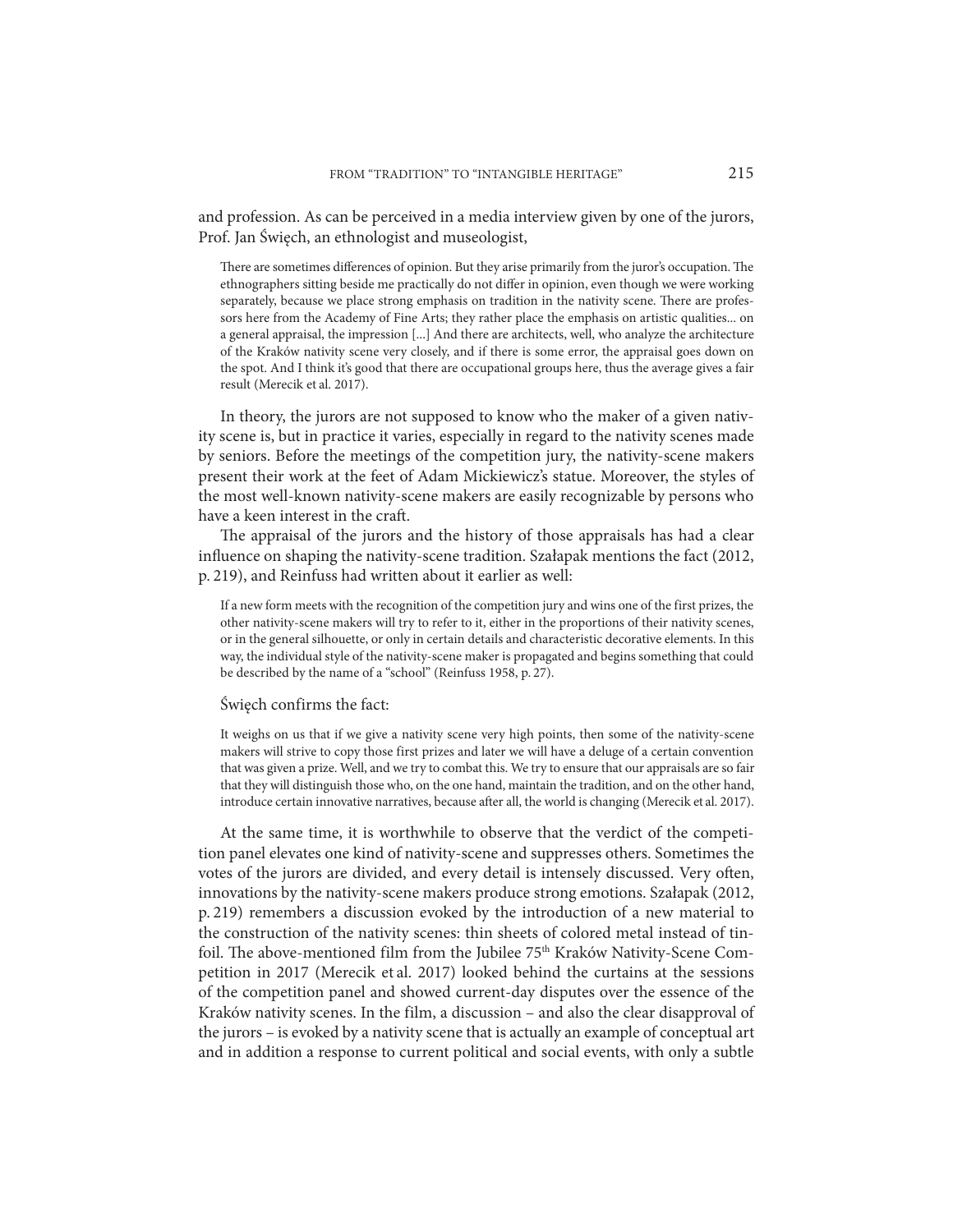reference to the tradition of the Kraków nativity scenes. The disapprobation of the jurors was also aroused by nativity scenes made out of Lego blocks, though these produced considerable enthusiasm on the part of the child spectators (I write this as a guide to the post-competition exhibitions of nativity scenes). As Witold Turdza, one of the jurors, summarized the matter,

The nativity-scene makers try to go with progress and to introduce what is called innovation. They understand it differently and, for instance, it has happened that in the nativity scenes some piece of industrial architecture appeared in the nativity scene – that there were chimneys instead of towers. On the other hand, that's always been there in the nativity scene, especially in the presentations of nativity figures, those intermedia, referring to current events – it's often expressed in the form of bringing in elements that don't at all fit the traditional nativity scene. And it often clashes with the nativity scene. Perhaps someday it will all even out and the nativity-scene makers will be able to harmonize the tradition with that kind of innovativeness, but for the moment it's often out of place. For me, for instance, that's often not a nativity scene at all (Merecik et al. 2017).

#### Anna Beiersdorf agrees with him:

Nativity-scene makers try to change. But nevertheless that traditional nativity scene is the most beautiful. Some attempts at change, well, they aren't going in the right direction. If nativity-scene makers keep the nativity-scene tradition and somehow enrich that nativity scene, then it's really good, but if they introduce elements that are entirely distant from Kraków's architecture – and that happens – then it's no longer good (Merecik et al. 2017).

An unfavorable decision by the judges sometimes causes nativity-scene makers to feel insulted and to withdraw from participation in competitions or, at least, to express their bitterness (cf. Fryś-Pietraszkowa 1972, p. 57). On the other hand, it is not out of the question that the Kraków nativity-scene craft would not survive if it were not for the tradition of the competitions (Fryś-Pietraszkowa 1972, p. 57). The atmosphere of competing and the chance for a prize has mobilized succeeding generations of nativity-scene makers to intensive work and to finishing by the deadline, but an unfair appraisal by the jurors may cause a nativity-scene maker to stop competing in the future and sometimes in general to relinquish the hobby.

It might appear that the power of the jurors can only affect the nativity-scene makers, but it emerges that the jurors themselves are not free from troublesome dilemmas. According to the rules, only those nativity scenes are eliminated that lack elements of the Christmas scene (even if limited to the Infant Jesus). The remaining criteria of the rules for appraisal are simply guidelines and must be interpreted by the jurors.

I admit that in the period when I was working in the Kraków Museum and actively engaged with Kraków nativity scenes, I more than once wondered whether it wouldn't be a good idea to create a separate competition category for "unorthodox" or "noncanonical" nativity scenes, which are only loosely connected with the traditional Kraków nativity scenes. At the moment there is nothing to indicate that the competition panel is going to make such an addition, but the fact is that every year this type of nativity scene is brought to the competition. The makers of such nativity scenes are rather not counting on winning the highest awards, but they hope their work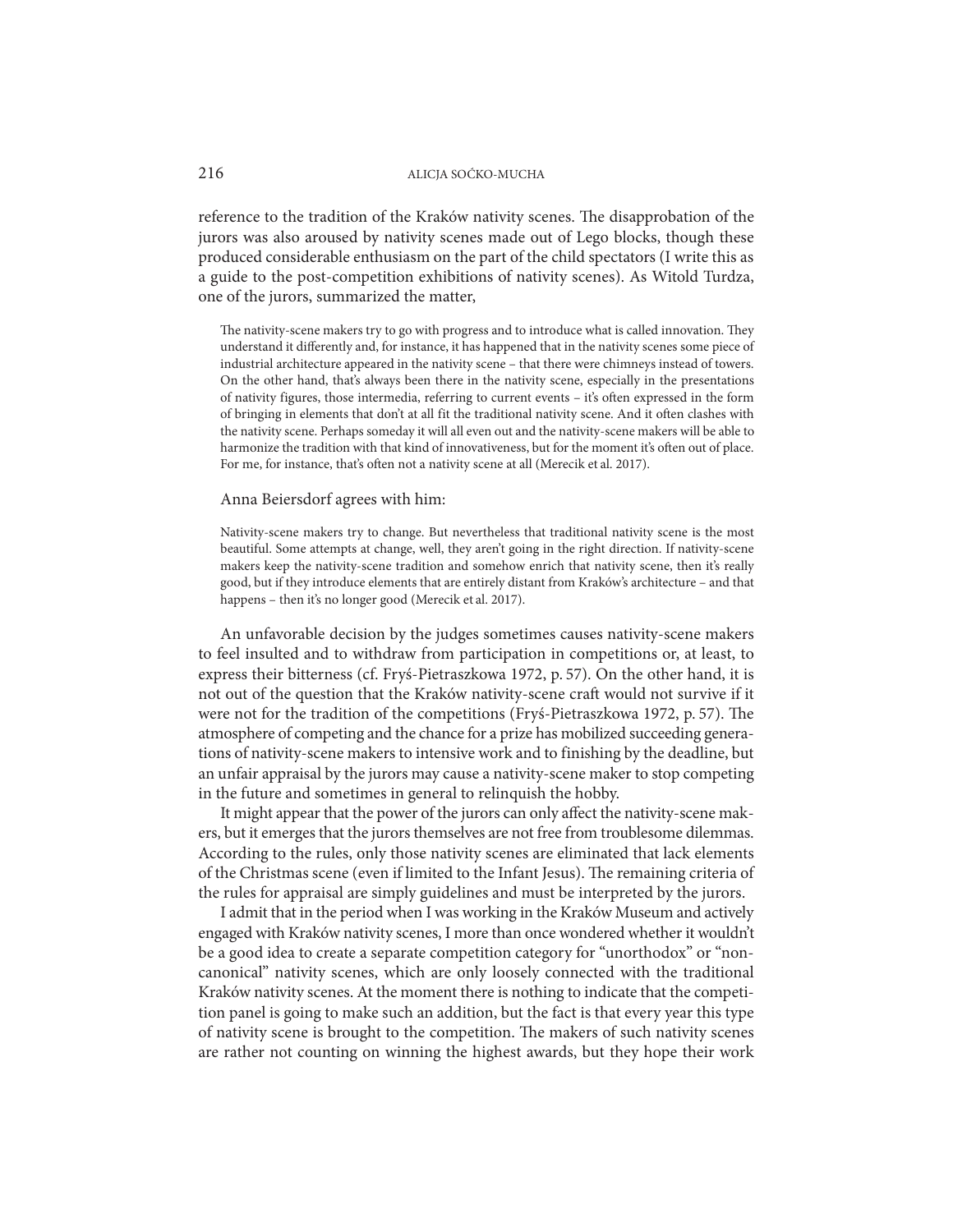will not pass without notice by the public gathered first by the Mickiewicz's statue and later at the post-competition exhibition (at which all the competition entries are shown). In recent years, this has been the case with the nativity scenes made out of jelly or Lego blocks, the nativity scene in the form of embroidery on a Kraków-type corset, the nativity scene in a bullet-pierced helmet, the anti-smog nativity scene...

To complete the argument, one more piece of information should be added. In the period of most severe communist repression, the regime influenced the attitudes of the judges and makers and thus also influenced the Kraków nativity scenes. Szałapak (2012, p. 217) remembers that the communist authorities made efforts to remove the Christmas accents from the Kraków nativity scenes and to keep the architectonic values, and many nativity-scene makers submitted to that ideology.

In finishing this part of the article, it should be noted that from the beginning of the competition the group of jurors has predominantly been composed of people who deal with issues connected with Kraków's heritage on a daily basis (ethnographers, historians, art historians, museologists, academics, city officials, politicians). Over the course of the competition's history, the authors of nearly all the publications on Kraków nativity scenes and the promulgators of many initiatives connected with making nativity scenes (including inclusion on the UNESCO list) have come from the group of jurors. Thus it is possible to claim that these persons are co-creators of Kraków's nativity-scene heritage.

#### UNESCO-IZATION: THE NATIVITY SCENE (SZOPKA) TRADITION IN KRAKÓW ON UNESCO'S REPRESENTATIVE LIST OF THE INTANGIBLE CULTURAL HERITAGE OF HUMANITY

Over sixty years ago, Reinfuss wrote that the Kraków nativity scene "in its present form has lost the function it fulfilled in the customs of the Christmas season, and it has not found a new use that would be a basis for its further development" (1958, p. 22). It seems to me that today the professor would reach a different diagnosis. While it might be agreed that the majority of the traditional Christmas functions of the Kraków nativity scene have been irretrievably lost, the range of uses for the nativity scene has clearly been expanded. In 1975, the Department of Folklore and Krakow Tradition was established in the Historical Museum of the City of Kraków (Szałapak 2012, p. 211). The tasks of the Department's employees include preserving and promoting two well-known city traditions: the Kraków nativity scenes and the Lajkonik procession. The Museum has a collection of over 300 Kraków nativity scenes and is the organizer of the annual competition and post-competition exhibition, with accompanying events (for instance, meetings with the nativity-scene makers, nativityscene workshops for children, films about the nativity-scene makers, auctions of the nativity scenes, and integration meetings for the nativity-scene makers).

In addition, every year nativity scenes are loaned for exhibitions within the country and abroad. For the past four years the Museum has been working with the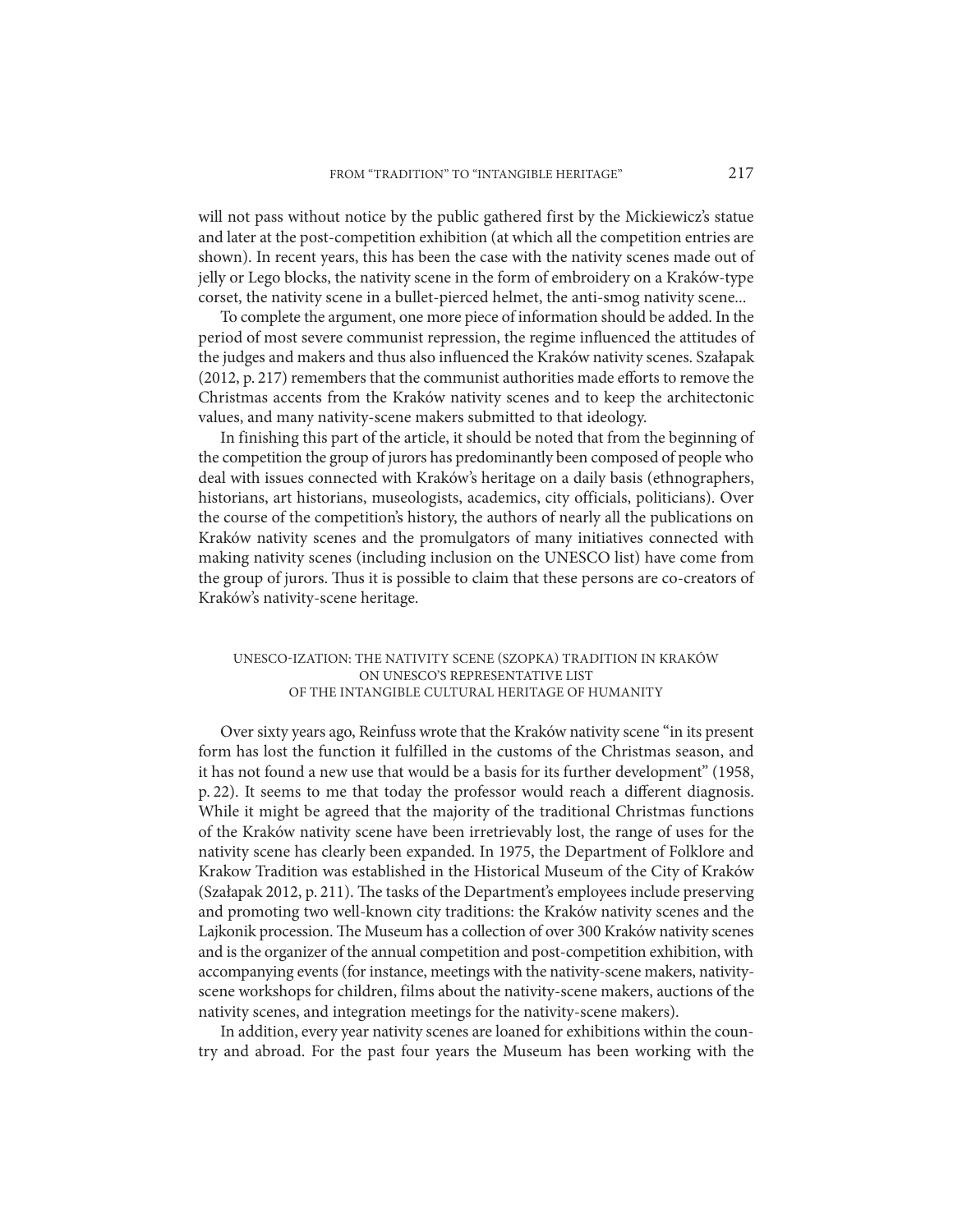Kraków Festival Office in the winter season to place nativity scenes in the windows of Kraków shops, restaurants, and service outlets and in external displays in parks and squares, and along avenues. Most of these nativity scenes come from museum collections, but in addition there are some that were commissioned by the Museum especially for the purposes of external presentation. They are made of more durable materials and are intended to be viewed from behind as well. On Epiphany, on January 6, the director of the Museum leads a walk around the nativity scenes. Special publications, describing each point on the walk in detail, are prepared for the event. All these events are intensively promoted and announced in the media. The majority meet with considerable interest.

As Michał Niezabitowski, the current director of the Kraków Museum, states,

We have managed to arrive at the point where the nativity scene is going back where it came from. Basically, the nativity scene came from the street. The nativity scene is the child of the Kraków street. The first Kraków nativity scenes were the small theaters of fellows from Zwierzyniec, from Krowodrza, who recreated the Christmas scene in such theaters inspired by Kraków architecture, with additional texts to actualize the scene (Merecik et al. 2017).

The Kraków nativity scene thus exists in the Kraków Christmas scenery, but in a new manner. At the same time, it has a major promotional use for the Kraków Museum and for the city itself (see Kwiecińska 2017).

The senior Kraków nativity-scene makers are a group of around 50 persons, who are not affiliated with any formal association<sup>13</sup>, but are strongly connected with the Kraków Museum. When the Ministry of Culture and National Heritage undertook to enter the Kraków nativity-scene craft on the Representative List, the Museum was enlisted in the role of an expert. The Museum employees (whose backgrounds are in ethnology and history) had a major part in writing the application and in organizing consultations with the nativity-scene makers. It is worth noting here that the procedure for entering a phenomenon on the representative list involved multiple stages and required the careful preparation of an application and appendices<sup>14</sup>. In connection with these formal activities, the funds allocated for the organization of the competition and the promotion of the Kraków nativity-scene craft were increased. The source of

<sup>&</sup>lt;sup>13</sup> Perhaps the atmosphere of competition rivalry does not favor the emergence of a nativity-scene makers' society. Ewa Fryś-Pietraszkowa speaks of the nativity-scene makers' club that was established on the initiative of the director of the Historical Museum of the City of Kraków toward the end of the 1960s, but it did not last long (Fryś-Pietraszkowa 1972, p. 58).

<sup>&</sup>lt;sup>14</sup> It should be added that the Lajkonik tradition has similarly been the focus of the Kraków Museum's care. The Museum not only organizes the annual procession but also acted as an expert in the successful attempts to have the Lajkonik parade entered on the Polish Intangible Cultural Heritage List. Zbigniew Glonek, who has played the role of the Lajkonik for the past thirty years, does not hide his disappointment that the nativity-scene makers found themselves on the UNESCO Representative List first, and reminds people that the Lajkonik procession is waiting in line. Hafstein (Hafstein 2009: 108), among others, draws attention to the problem of selecting the phenomena to be included on the list. More information on the creation of intangible cultural heritage using the example of the Lajkonik procession and the role of experts in the process of forming heritage can be found in the work of Andrzej Iwo Szoka (Szoka 2016).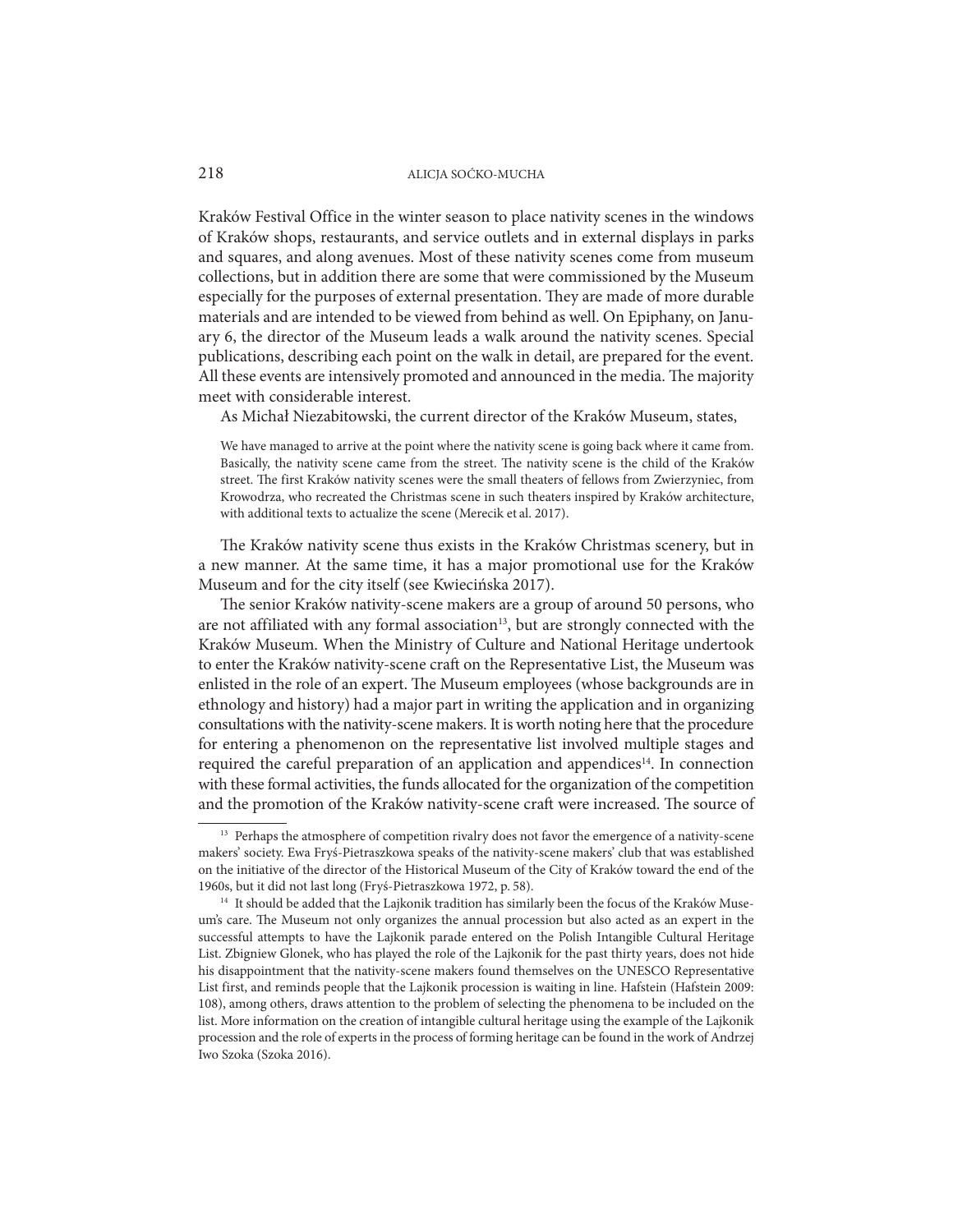the subsidy was the City of Kraków, but in recent years the Ministry of Culture and National Heritage, which was impressed by the application submitted by the Historical Museum of Kraków in the Folk Culture program, has also provided funds.

Reading the application for entry on the UNESCO list gives a view of the expectations of the nativity-scene makers and of the institutions working with the milieu in regard to the future of the Kraków nativity-scene craft. Interestingly, in the application and appendices, information about the annual Kraków nativity-scene competition as an important element in preserving and shaping the craft was shifted to the background in order to emphasize the long duration of the tradition itself, based on intergenerational transmission, and the tradition's openness to persons of various sex, age, education, religion, occupation, social origin, and financial standing. In the application, it was also highlighted that the tradition of building nativity scenes favors the development of the imagination and skills of the creators. Strong emphasis was placed on the importance of the tradition in building interpersonal ties and deepening and transmitting knowledge about Kraków. The arguments included in the application, such as the plan for protecting the Kraków nativity-scene craft, convinced the UNESCO committee to accept the craft's inclusion on the list.

The plan for safeguarding the craft contains a list of the present and potential dangers identified by nativity-scene makers:

- a) possible negative side effects related to the visibility and public attention resulting from the inscription;
- b) the lack of space at home to store the annually-made cribs;
- c) difficulties with obtaining good (according to makers) quality materials for the construction of the cribs. This is tied to the gradual lowering of its quality as a result of replacing traditional methods of its production with new technologies;
- d) the imbalance between the numbers of adult and young bearers, who could continue the tradition;
- e) the risk of decontextualisation of the Christmas setting of this tradition in the case of a potential increase of interest in it stemming from the inscription;
- f) the lack of means and skills to represent the works of every crib maker;
- g) the lack of knowledge and awareness tied to intellectual property rights and associated legal issues and procedures;
- h) the lack of precise legal regulations aimed at comprehensive safeguarding of ICH in Poland;

i) the risk of abusing the traditional customs for economic gains. (IS 1, pp. 8–9)

In answer to these fears individual cultural institutions (including the Ministry of Culture and National Heritage, the National Heritage Institute, the Małopolska Voivodeship, the Department of Culture and National Heritage of Kraków City Hall, the Historical Museum of the City of Kraków, the Seweryn Udziela Ethnographic Museum in Kraków, and the Friends of Kraków's History and Historical Monuments Society) have shouldered a series of obligations. Some consist in maintaining the usual activities while others are more innovative in nature. They include monitoring the phenomenon after its inclusion on the UNESCO list, continuing the tradition of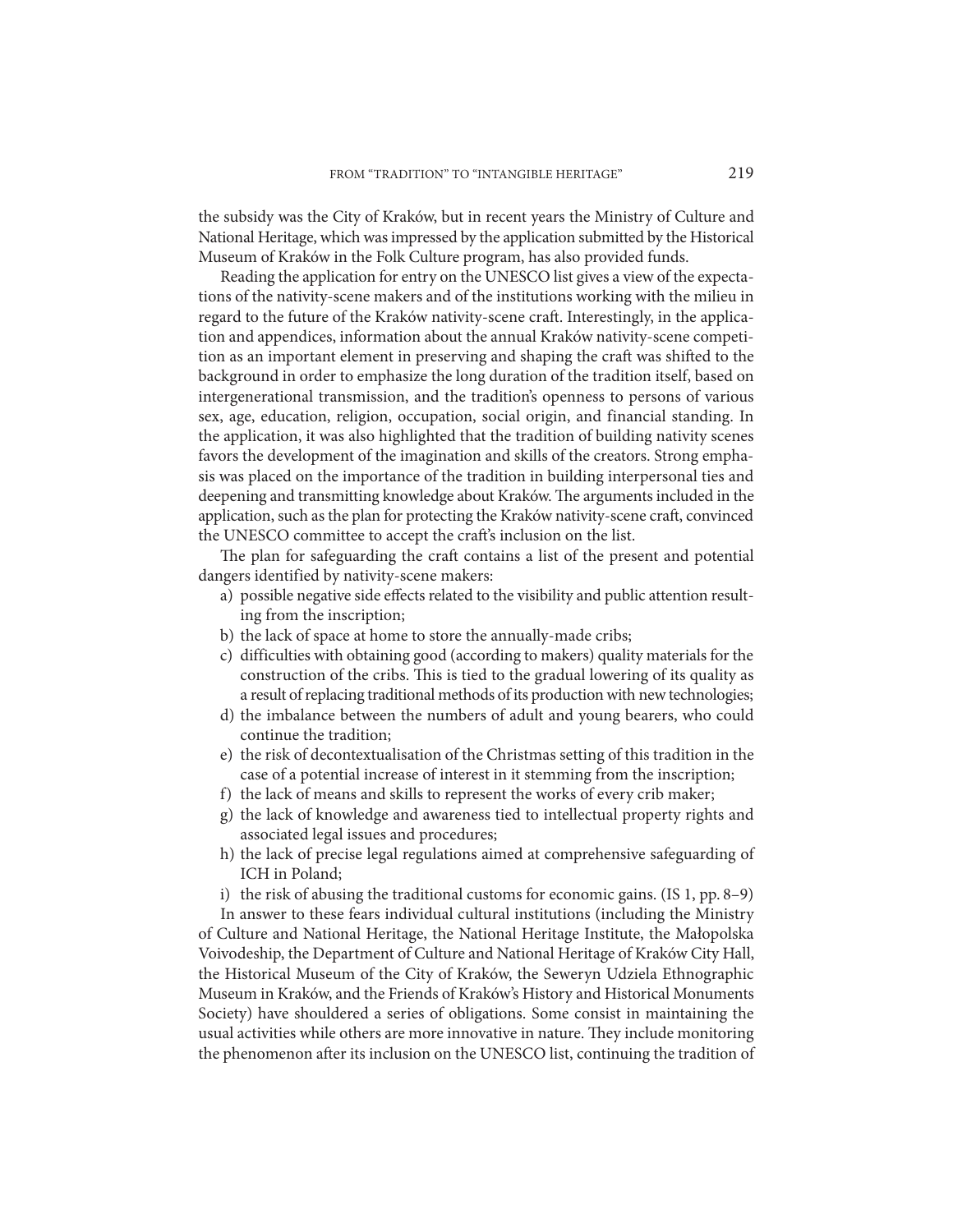the annual competition, organizing nativity-scene workshops for children, publishing works on nativity-scene-making for children, creating an internet site (a kind of encyclopedia of the Kraków nativity-scene craft), and subsidizing the purchase of materials for making nativity scenes. One of the obligations is to create a municipal nativity-scene workshop, which would provide a workplace and a storage space for the nativity scene makers, but also a place for the presentation and sale of nativity scenes, especially in the Christmas season. Legal proceedings in this regard were commenced at the beginning of 2019, but so far without success<sup>15</sup>.

The inclusion of the nativity scene tradition in Kraków on UNESCO's Representative List of Intangible Heritage began a new stage in the craft's history, which after David Berliner could be called its UNESCO-ization. As Chiara De Cezari (2013, p. 402) has stated, this is a form of cultural globalization.

It is too early to draw far-reaching conclusions about the influence of the UNESCO Committee's decision on the shape of the Krakow nativity-scene craft, nevertheless a few indicators of possible directions of change can already be observed. First, the announcement and then acceptance of the application met with considerable media interest. Naturally, this was also partially due to the marketing policy of the Kraków Museum. It is to be expected that if the annual interest is maintained there will be a growing need to organize exhibitions of Kraków nativity scenes, and the competition itself and the post-competition exhibition will attract an even more numerous audience.

Perhaps, in accord with the hopes of the nativity-scene makers, there will also be more people and institutions interested in purchasing the nativity scenes<sup>16</sup>. It is hard to say, however, whether there will be any growth in the number of nativity-scene makers, especially among the adults. Second, the process of applying for inclusion promoted thinking of the Kraków nativity-scene tradition in categories of a "phenomenon" of "intangible cultural heritage," and of naming the nativity-scene makers its "depositors." Such naming practices, which would seem fairly foreign to the nativity-scene makers themselves, are very strongly present in the narrative of the Kraków Museum. Furthermore, the process has introduced the term "Krakow

<sup>&</sup>lt;sup>15</sup> The amendment of the resolution concerning the City of Kraków's financing of workshops provides for the possibility of renting a workshop by non-professional craft makers but only when their craft activity does not constitute their main source of livelihood (IS 3, p. 3). It would seem that no Kraków nativity-scene builder meets the second condition. On the other hand, it is worth pointing out that in 2019, for the first time, two nativity-scene makers applied for a City of Kraków Creative Stipend for the competition and both received the grant.

<sup>&</sup>lt;sup>16</sup> The risk of commodifying the tradition (see Węglarska 2013, pp. 94–95), as well as the appearance of fakes of the Kraków nativity-scenes (among other things, as the nativity-scene makers have frequently pointed out, in the form of cheap mass produced fake nativity scenes being sold as "souvenirs from Kraków"). Jacek Puchla, in analyzing questions connected with managing heritage, looks at the problem with greater optimism: "Heritage [...] must be treated not only as *sacrum* but also as a good; as such it is subject to the laws of economics and there is no need to shamefully hide this fact. It is in the conditions of ongoing globalisation that heritage becomes an ever more attractive resource and factor of development" (Purchla 2005, p. 57).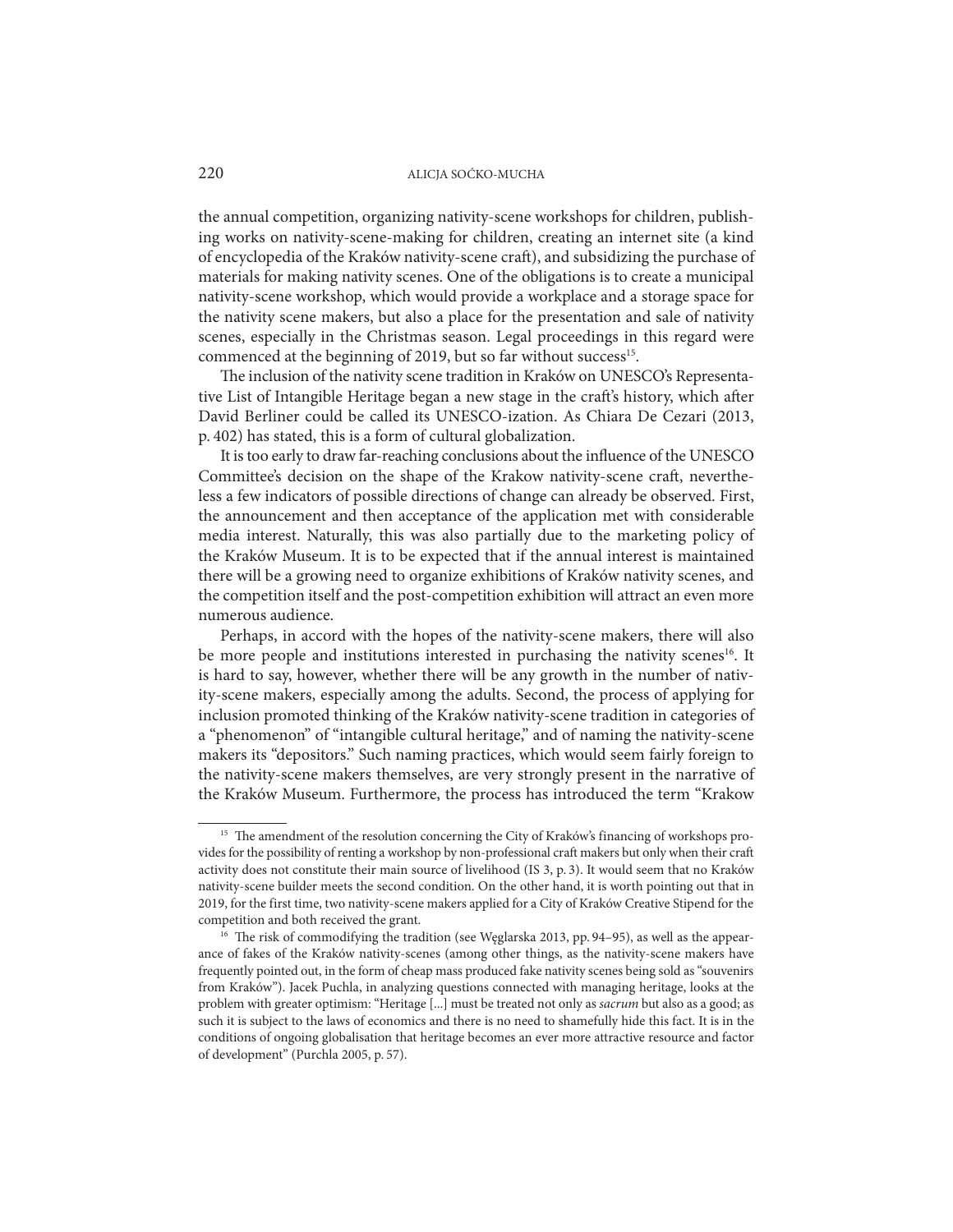nativity-scene craft" (*szopkarstwo krakowskie*), which earlier was practically not used in Poland either in the literature or in everyday speech. It would not be an exaggeration to state that the term came into use for the need of preparing the application for inclusion on the National List and then on UNESCO's Representative List, in order to emphasize the intangible dimension of the nativity-scene craft. The result of these efforts is a certain inconsistency in the nomenclature, which is perceptible even in the statements of people responsible for the correctness of the message. Some of the employees of Kraków Museum, even in public statements, erroneously repeat that the Kraków nativity scenes were entered on the UNESCO list. Other people involved in educating museum-goers and the media emphasize that the Kraków nativity-scene craft was entered on the list, and they explain that what is involved is more than just the nativity scenes themselves.

Although shifting attention from the nativity scene to the craft is characteristic of formalization, from an anthropological viewpoint it could turn out to be cognitively fruitful. As Amanda Kearney has said, appreciation of the intangible side of cultural heritage facilitates looking at spheres of heritage that have previously been omitted (see Kearney 2009, p. 222).

Third, the procedure for entering the Kraków nativity-scene craft on the National List and then on the UNESCO Representative List promoted the idea of the nativityscene craft as part of Kraków's heritage. The idea began to circulate first at the institutional level, in academic discourse and among nativity-scene makers, and then by the force of its popularization, in broader circles of recipients. A certain shift occurred: previously Kraków nativity scenes belonged to the sphere of phenomena described as Kraków's tradition or folklore (cf. Adell, Bendix, Bortolotto, Tauschek 2015, p. 7). The direction of change is clearly visible in the actions of the Kraków Museum, which on November 25, 2017 organized in the Celestat Museum an open "Meeting with Kraków's Intangible Culture," to which it invited, among other people, Kraków nativity-scene makers as speakers. The 15th Congress of the Organization of World Heritage Cities was held in Kraków on June 2–5, 2019. Kraków nativity-scene makers also took part in the press conference preceding the Congress. It is worthwhile to note here that the engagement of the nativity-scene makers in the formal and promotional side of inclusion on the UNESCO list required – and still requires – more far-reaching skills than the nativity-scene craft. This was the moment when the nativity-scene makers were forced not only to make nativity scenes, but also to talk about them (for the media, at official meetings, in debates, and so forth).

Finally, inclusion on the list symbolically raised the prestige of the nativity-scene makers themselves. As Kwiecińska (2018) summarized the matter, "Inclusion is unusually important for the tradition itself and its promotion in the world, but primarily for the nativity-scene makers themselves, who felt appreciated in the international arena. More than one person said to me that it was the highest honor and award for them – a kind of Oscar for their creative passion."

The above examples confirm what Kocój wrote about mainstream heritage (2019): it is a privileged heritage, well financed and promoted from above, which therefore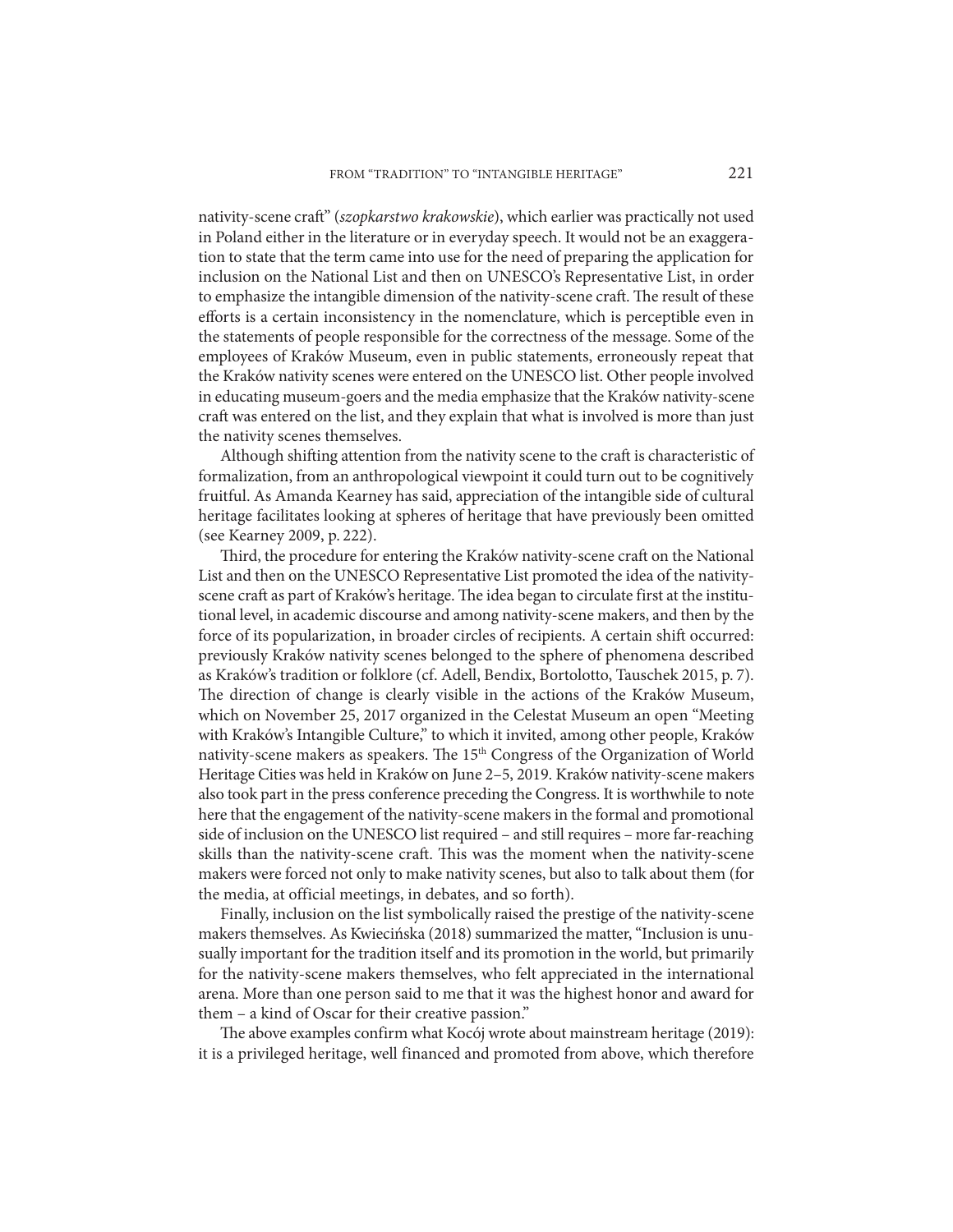makes it the most visible kind of heritage in the social sphere. On the other hand, it should be emphasized that complicated bureaucratic procedures, the necessary effort of promotion, and increasing financial expenditures have a major significance for the creation of culture. As Meyer and van de Port write, "All these objects, places, and practices become 'heritage' through complex processes of institutionalization and undertaking political decisions" and, obviously, many "candidates" for becoming heritage do not receive recognition (Meyer, van de Port 2018, p. 7).

We are left with questions, though. Will the Kraków nativity scene craft, which has been to this time a rather local craft, come to be associated with the ambition of being raised to the level of national heritage, and if so, at what price?<sup>17</sup> What political and ideological influences will the Kraków nativity scene craft be subjected to in the coming years? Will inclusion on the list lead to changes in the artistic form of the nativity scenes or rather to the preservation of their current state? How will the audience for the competition and exhibition change? What will it look for and find in the nativity-scene craft? And also – will there come to be conflicts between the various heritage policies in regard to the Kraków nativity-scene craft?

#### **CONCLUSION**

The events forming the history of the Kraków nativity-scene craft, of which we have material and written evidence from at least the nineteenth century, have included actions from above conducted by the City of Kraków, Kraków Museum, the Ministry of Culture and National Heritage, and UNESCO. A turning point in the history of the nativity scene craft was the competition in 1937 for the most beautiful Kraków nativity scene. The competition created the phenomenon of the so-called competition nativity scene, which has undergone succeeding transformations in response, among other things, to the decisions of the jurors. At the same time, the institutionalization and musealisation of the nativity scenes has proceeded (Meyer, van de Port 2018, p. 12). In 2018, the nativity scene tradition in Kraków was entered on the UNESCO Representative List of the Intangible Cultural Heritage of Humanity. It is to be expected that this fact will permanently mark the history of the Kraków nativity scene craft. As Janina Hajduk-Nijakowska (2013) mentions, formal preservation measures undertaken in regard to intangible cultural heritage never fail to affect what is protected. It should be noted that the definition of intangible cultural heritage adopted in UNESCO's plan of action, as well as in the schema adopted in the UNESCO Convention of 2003, has received numerous criticisms (see, for instance, Gentry, Smith 2019).

Today, it can certainly be said that the Kraków nativity scene competition, which interfered to such a large degree in the nativity scene – tradition, is in itself one of

<sup>&</sup>lt;sup>17</sup> It is worth noting that a reverse process can occur too, when Kraków heritage or national heritage is seen, especially abroad, through the prism of Kraków nativity scenes (see Harrison 2009, p. 14).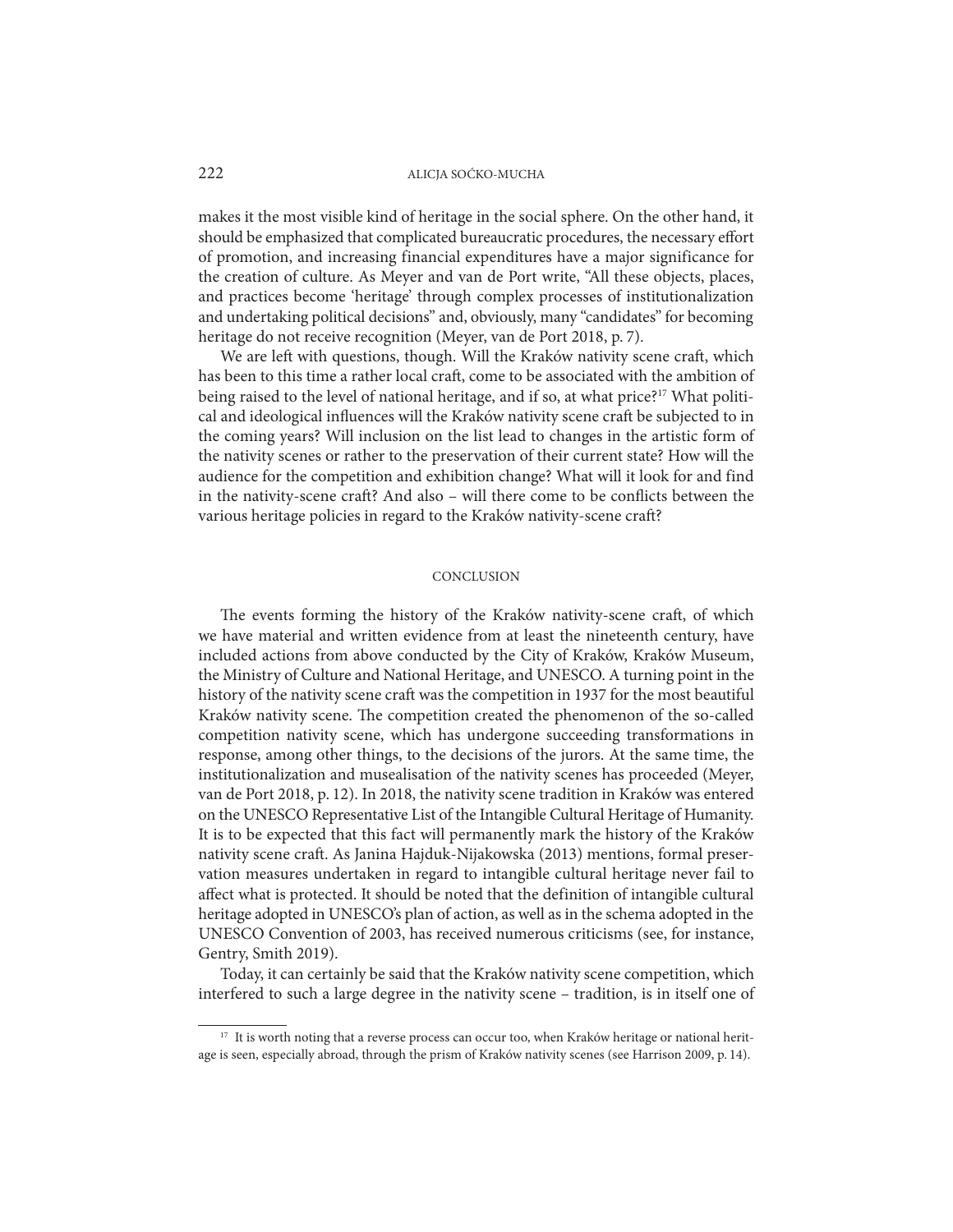the most important of Kraków traditions<sup>18</sup>, and the Kraków nativity scene craft has been imbued with the heritage of the competition nativity scenes. However, this does not invalidate surprise at the vitality of the nativity scene craft. We have to agree with Niezabitowski that:

The phenomenon of the nativity scenes is that they have lasted. After all, we do not commission these nativity scenes. Perhaps it might seem so to someone – that, for instance, every year the Museum orders 120 nativity scenes for the competition. No. From generation to generation – in some families those are the fifth or sixth generation – every year, around one hundred people in Krakow, or maybe even more, counting the smallest children, feel the need to spend several thousand hours a year in order to bring their own nativity scene to the competition (Merecik et al. 2017).

An anthropological look at the more than hundred-year history of the Kraków nativity scene craft reveals that the form we see now is the result of a series of changes in which there has been room for both artistic freedom of creation and decisions of a political and cultural nature.

#### LITERATURE

- A dell Nicolas, Bendix Regina F., Bortolotto Chiara, Tauschek Markus 2015, Introduction [in:] N. Adell, R.F. Bendix, Ch. Bortolotto, M. Tauschek (eds.), *Between imagined communities and communities of practice: Participation, territory and the making of heritage*, Göttingen Studies in Cultural Property, Volume 8, Universitätsverlag Göttingen, pp. 7–21.
- Barczewski Wiesław 2005, *Szczypta kleju, trochę iluzji czyli jak się robi szopkę Krakowską* / *A Bit of Illusion, Some Glue – or How to Make a Cracow-Style Crib*, Dom Wydawniczy Rafael, Kraków.
- Barczewski Wiesław 2015, *Skąd się wzięła szopka Krakowska*?, Dom Wydawniczy Rafael, Kraków.
- Bendix Regina 2009, Heritage between economy and politics: An assessment from the perspective of cultural anthropology, [in:] L. Smith, N. Akagawa (eds.), *Intangible heritage*, Routledge Falmer, London and New York, pp. 253–269.
- D e C e z a r i C h i a r a 2013, Thinking through heritage regimes, [in:] *Heritage regimes and the stat* 6, Universitätsverlag Göttingen, pp. 399–413.
- E s t r e i c h e r K a r o l 1957, *Nie od razu Kraków zbudowano*, Państwowy Instytut Wydawniczy, Warsaw.
- F r y ś P i e t r a s z k o w a E w a 1972, Szopkarze Krakowscy a konkursy szopek, *Polska Sztuka Ludowa – Konteksty* 1972, vol. 26, z. 1, pp. 57–58.
- Gentry Kynan, Smith Laurajane, Critical heritage studies and the legacies of the late--twentieth century heritage canon, *International Journal of Heritage Studies,* vol. 25, issue 11, pp. 1148–1168.
- H a f s t e i n V a l d i m a r T r. 2009, Intangible heritage as a list: From masterpiece to representation, [in:] L. Smith, N. Akagawa (eds.), *Intangible heritage*, Routledge Falmer, London and New York, pp. 93–111.

<sup>&</sup>lt;sup>18</sup> A direct proof is the fact that many Krakovians were displeased about the moving – temporarily! – of the exhibition in the years 2017–2019 from the Krzysztofory Palace (the main branch of the Kraków Museum) to the Celestat (another branch of the Museum) because of renovations. The organizers tried hard to ensure that in spite of the change none of the traditional points in the competition program were omitted (for instance, the nativity scene makers march with their productions from the Mickiewicz statue to the branch of the Kraków Museum where the works are judged and prepared for exhibition.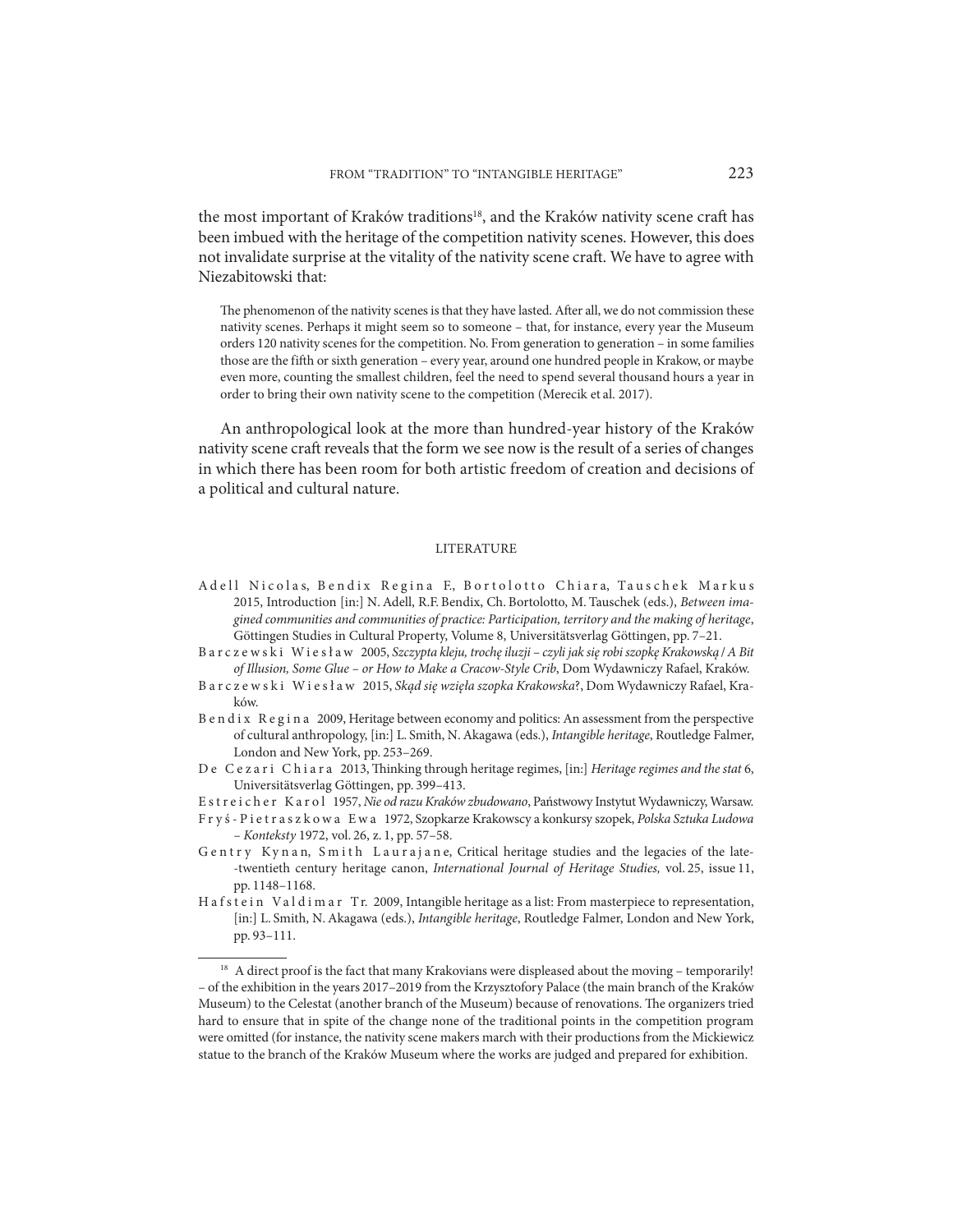- H a j d u k N i j a k o w s k a J a n i n a 2013, Ochrona dziedzictwa czy postfolkloryzm narodowy? [in:] J. Adamowski, K. Smyk (eds.), *Niematerialne dziedzictwo kulturowe: źródła – wartości – ochrona*, Wydawnictwo UMCS, Narodowy Instytut Dziedzictwa, Lublin–Warsaw, pp. 65–74.
- H a r r i s o n R o d n e y 2009, What is heritage? [in:] R. Harrison (eds.), *Understanding the politics of heritage*, Manchester University Press, Manchester, pp. 5–42.
- K e a r n e y A m a n d a, Intangible culture heritage: Global awareness and local interest, [in:] L. Smith, N. Akagawa (eds.), *Intangible Heritage*, Routledge Falmer, London and New York, pp. 209-225.
- K o c ó j E w a 2019, Między mainstreamem a undergroundem. Dziedzictwo regionalne w kulturze europejskiej – odkrywanie znaczeń, [in:] E. Kocój, T. Kosiek, J. Szulborska-Łukaszewicz (eds.), *Dziedzictwo kulturowe w regionach europejskich. Odkrywanie, ochrona i (re)interpretacja*, publication series: *Studia nad dziedzictwem i pamięcią kulturową*, vol. I, Jagiellonian University Press, Kraków, pp. 19–38.
- Krupski Jan [Stanisław Estreicher] 1904, *Szopka Krakowska*, Czcionkami Drukarni Czasu, Kraków.
- K w i e c i ń s k a M a g d a l e n a, N i e c h a j M a ł g o r z a t a 2012, *Portrety twórców szopek Krakowskich*, Muzeum Historyczne Miasta Krakowa, Kraków.
- Kw i e c i ń s k a M a g d a l e n a 2016, Szopkarstwo Krakowskie tradycja pokoleń. Działania Muzeum Historycznego Miasta Krakowa na rzecz ochrony niematerialnego dziedzictwa kulturowego miasta, [in:] *Narracja, obyczaj, wiedza... O zachowaniu niematerialnego dziedzictwa kulturowego*, eds. A. Przybyła-Dumin, Muzeum Górnośląski Park Etnograficzny w Chorzowie, Wydawnictwo Uniwersytetu Marii Curie-Skłodowskiej, Narodowy Instytut Dziedzictwa, Chorzów – Lublin – Warsaw, pp. 169–182.
- Kwie cińska Magdalena 2017, Szopkarstwo Krakowskie w procesach kształtowania dziedzictwa miasta, *Zeszyty Naukowe Uniwersytetu Jagiellońskiego. Prace Etnograficzne* 2017, vol. 45, z. 3, pp. 333–350.
- Kw i e c i ń s k a M a g d a l e n a 2018, *Sam Wyspiański zachęcał Krakowskich szopkarzy do inspirowania się architekturą miasta* (interview), https://dzieje.pl/aktualnosci/dr-kwiecinska-sam-wyspianskizachecal-Krakowskich-szopkarzy-do-inspirowania-sie, accessed 9.04.2019.
- L u d w i k o w s k i L e s z e k, Wr o ń s k i Ta d e u s z 1978, *Tradycyjna szopka Krakowska*, Muzeum Historyczne Miasta Krakowa, Krajowa Agencja Wydawnicza, Kraków.
- Meyer Birgit, van de Port Mattijs 2018, Introduction, [in:] B. Meyer, M. van de Port (eds.), *Sense and essence: Heritage and the cultural production of the Real*, Berghahn Books, New York – Oxford, pp. 1–39.
- N i e c h a j M a ł g o r z a t a [publication proposal] 2017, *Konkursy szopek Krakowskich 1937–2017*, Muzeum Historyczne Miasta Krakowa, Kraków.
- Oleszkiewicz Małgorzata 2008a, Między rekwizytem kolędniczym a apoteozą miasta fenomen szopki Krakowskiej, [in:] R. Godula-Węcławowicz (ed.), *Miasto w obrazie, legendzie, opowieści...*, Polskie Towarzystwo Ludoznawcze, Uniwersytet Wrocławski, Wrocław – Kraków.
- Oleszkiewicz Małgorzata 2008b, Szopka mistrza Ezenekiera. Mity, pytania i okruchy prawdy o pewnej szopce z końca XIX wieku, *Rocznik Krakowski*, vol. 74, pp. 173–182.
- P ł a t e k P i o t r 1971, *Szopka Krakowska. Okolędowania*, Kraków.
- P u r c h l a J a c e k 2005, *Dziedzictwo a transformacja*, Międzynarodowe Centrum Kultury, Kraków.
- Reinfuss Roman 1958, *Szopki Krakowskie*, Wydawnictwo Artystyczno-Graficzne RSW Prasa, Kraków.
- R y d e l L u c j a n 1983, *Betlejem polskie*, PWM-Edition, Kraków.
- S z a ł a p a k A n n a, *Szopka Krakowska jako zjawisko folkloru Krakowskiego na tle szopki europejskiej. Studium historyczno-etnograficzne*, Muzeum Historyczne Miasta Krakowa, Kraków 2012.
- Szoka Andrzej Iwo 2016, Pochód Lajkonika. Między tradycją a kreacją, [in:] M. Kwiecińska (ed.), *Niematerialne dziedzictwo miasta. Muzealizacja, ochrona, edukacja*, Muzeum Historyczne Miasta Krakowa, Kraków, pp. 256–269.